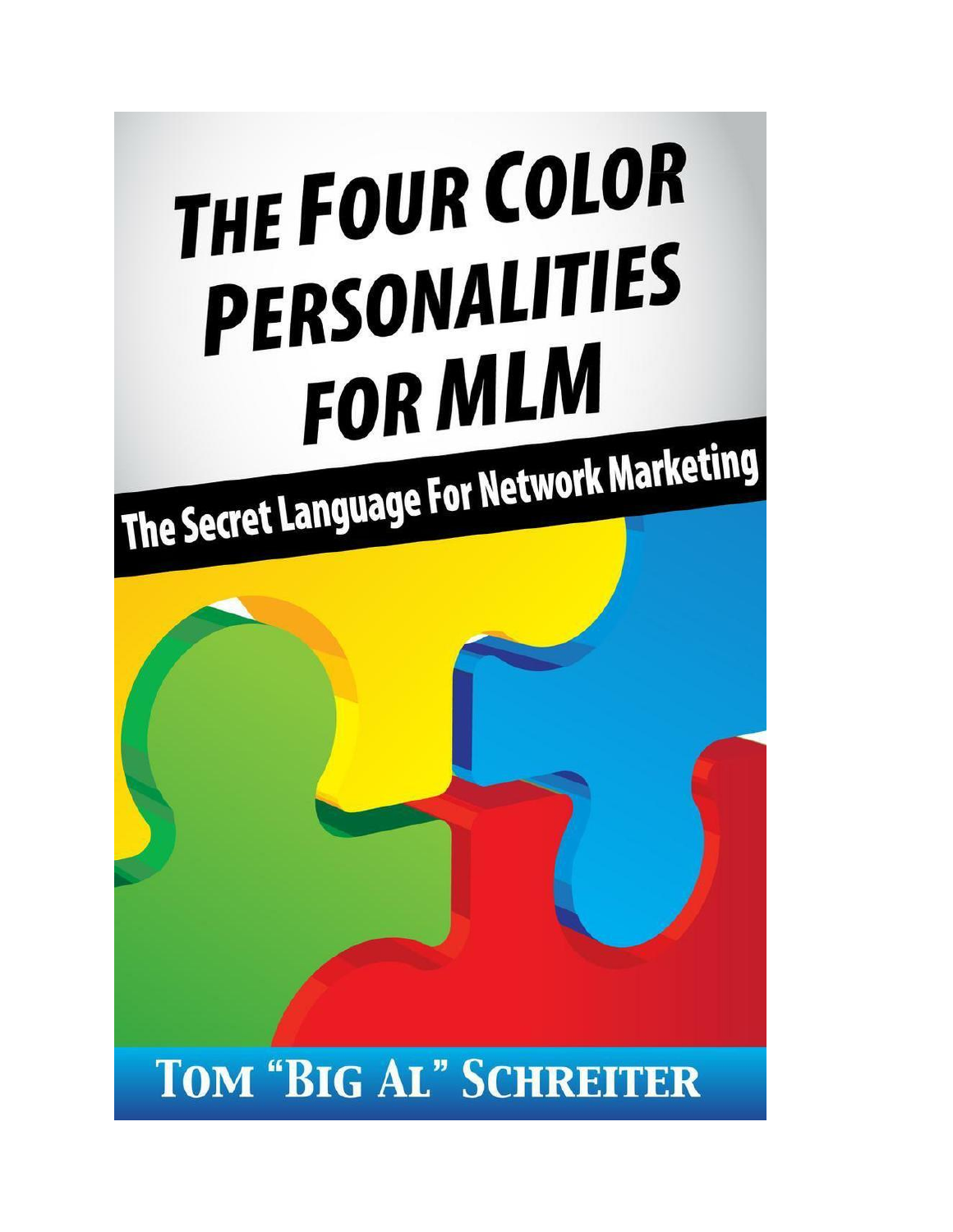#### *Four things you should know about this book.*

#1. Psychologist warning. If you are a psychologist, you will probably hate this book. It won't be entirely accurate according to Hippocrates or some of the great psychologists of the 20th century. But we are not trying to psychoanalyze prospects. We don't want to put them on a couch and counsel them. All we want to do is take a little bit of the science of personalities to help us talk in a way that our prospects will understand. For the academic purists reading this, we are not contradicting the cen- turies of personality studies. We are using just a tiny bit so that we can talk to prospects and they can understand us. No psychologists' jobs will be harmed in the reading of this book.

#2. Forget the rigid systems you might have learned before. If you have studied personality profiling before, you know the temper- aments: phlegmatic, sanguine, choleric and melancholic. Ugh. That is difficult to remember. So forget what you have learned in the past while reading this book. Sit back, relax and enjoy. This book is an easy-to-learn shortcut, so that we instantly know exactly what to say, and exactly what to do when we meet a prospect. It is not practical to survey a prospect's feelings, have the prospect fill out a questionnaire, ana- lyze the answers ... and then say your first words. We just need something to guide us so that we can talk in that prospect's natural language.

Think of this as the "lite" version of all those volumes of research.

#3. Don't take this personally. I am going to describe the personality types. You will naturally recognize yourself in one of the personalities. All of the personalities have good points and bad points. When I describe the bad points of each personality, don't take it personally. I don't want you to run me over in the parking lot the next time you see me. So for the next few chapters, relax. Just pretend that all of the bad points of your color personality apply to other people. #4. I am going to use a lot of exaggeration. Not every prospect is going to have all the exaggerated characteristics that I will describe. However, I will exaggerate because it will be easier to remember. All we really want is an easy-to-remember method to recognize prospects, and instantly know how to talk to them in their natural language. So I will use lots of exaggeration here and a few bad jokes. Don't take it too seriously. It will simply help us remember the differences in people more easily.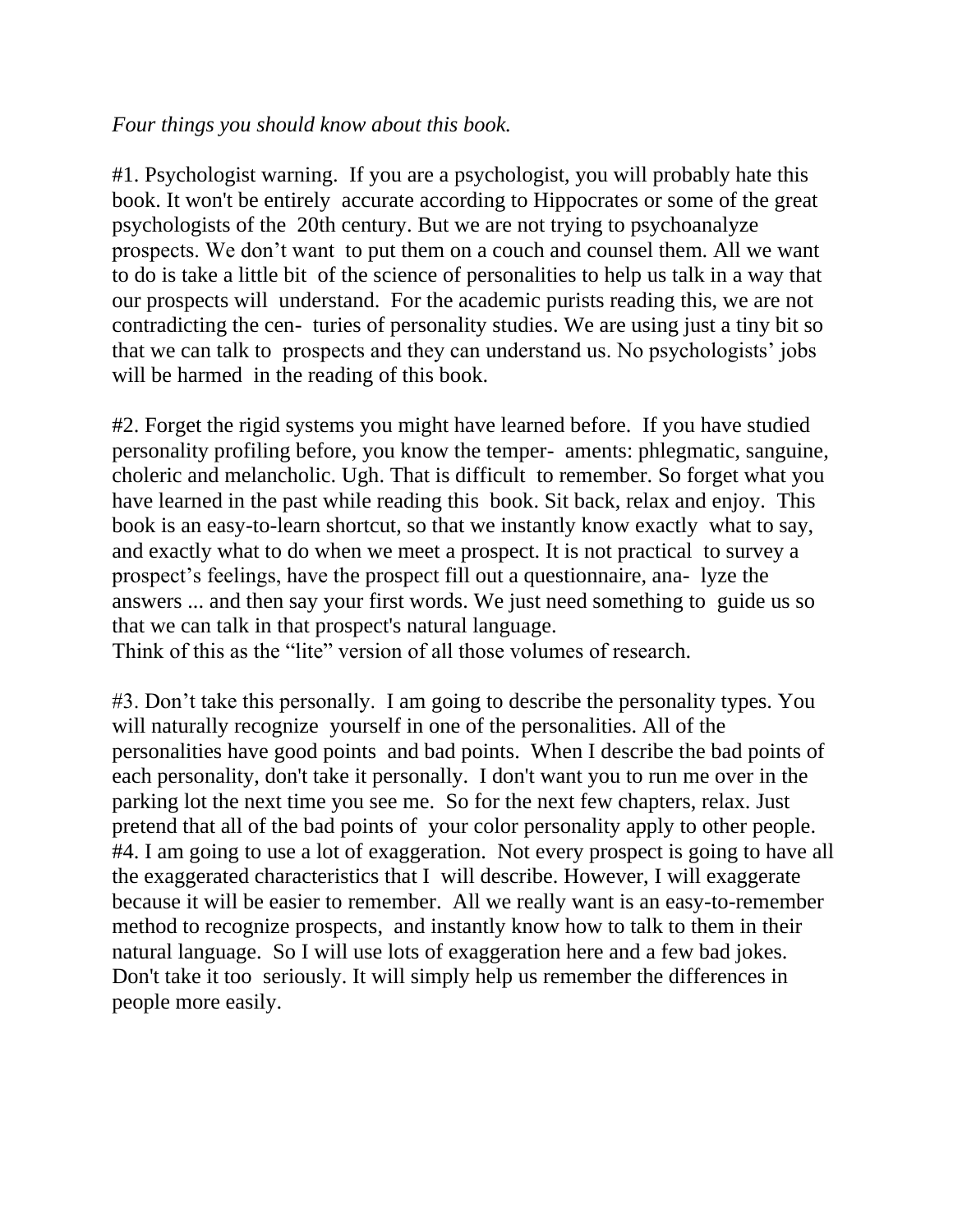## *The "Yellow" Personality*

All you have to do is remember one word. This one word describes the yellow personality. What is the word? "Help." That's it. The yellow personalities will do more for other people than they will for themselves. Sort of sounds like someone's mother, doesn't it? These people are professional helpers. They live for the chance to be of assistance. It makes them feel good to help. When a neighbor is sick, who comes to their home and brings food? Who nurses them back to health? Who takes them to the doctor? Yellow personalities. I keep a picture in my mind of a yellow personality. I visualize a 50-year-old grandmother, long hippie dress, flowers in her hair, serving cookies to the grandchildren, while singing "Kumbaya" and other folk songs. Exaggerated? Of course, but if you can remember that picture you will never have to memorize the attributes of a yellow personality. You will find many yellow personalities as: \* Massage therapists \* Kindergarten school teachers \* Fund-raisers \* Nurses \* Social workers \* Charity volunteers \* Ministers \* Counselors \* Customer service representatives \* Caregivers

Why? Because they enjoy careers that help people. Yellow personalities are professional huggers. They love to hug people. I bet you have an aunt or cousin who, when she meets a stranger, comes up to the stranger and gives that stranger a huge hug. And the stranger says, "Oh, I feel like I have known you all my life. Here is all my money." When a new road is being built through the woods, they are the ones hug- ging the trees saying, "Please don't hurt the trees." Everybody loves the yellow personality. And everybody trusts them, too. You'll know when you have met a yellow personality. Not only does she give you a big hug, but the next day you get a thank-you card in the mail. The card says, "Thank you for being my friend." And when she signed the card, did she put a little dot over the "i"? No. There was a little heart over the "i" and smiley face stickers everywhere. That is the yellow personality. Now because the yellow personalities are always helping people, they are not interested in your compensation plan, the overseas trip for top leaders, or the scientific reports on your patented products.

They are more interested in how your product or service can help other people. If the network marketing company cuts the compensation plan by 50%, the yellow personalities will say, "Oh, that's nice. Our bonus checks will only be half as much and that money will probably go to help poor people or a pet shelter somewhere." Yellow personalities are fine with that scenario. They are only interested in the business as a means to help other people. They want to know how your product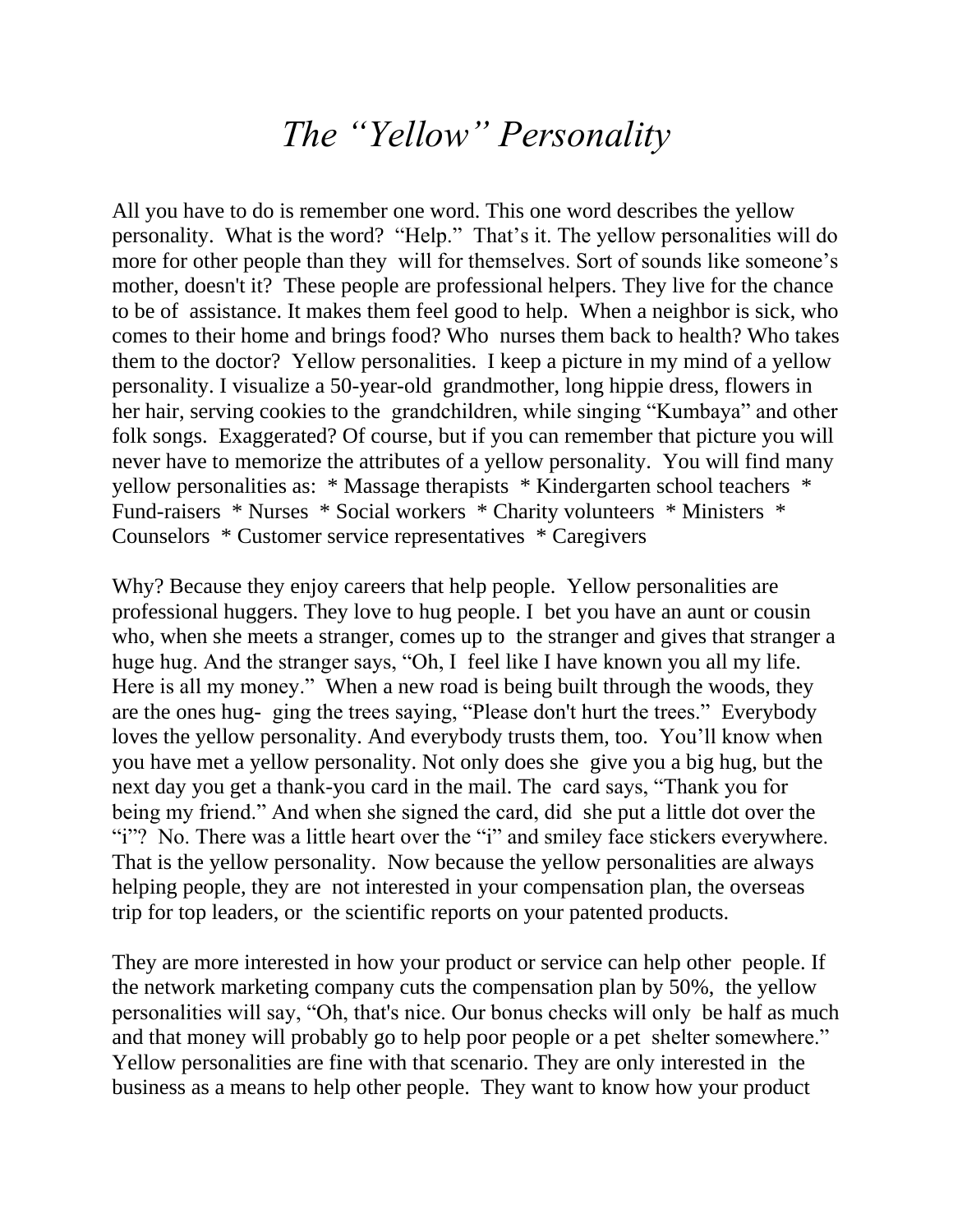helps stop the suffering of people in pain, how your product saves money so that young mothers will have more money for baby food, and how your skin care can help the self-image of a shy teenager. They are so happy just helping people. Yellow personalities make great network marketing leaders. People are naturally attracted to them because of their integrity, their honesty, their will- ingness to help, and their missionary spirit. Once they are convinced of some- thing, their missionary spirit overcomes their fear of rejection, and they be- come selfmotivated for their cause. You seldom see yellow personalities in the front of the room motivating the attendees. They are not the type to be giving orders or telling other people what to do. You normally see them in the back of the meeting room because they like to support the function instead of being seen as the star. They organize the registration, put out extra chairs, supply refreshments, and make sure the heating and air conditioning are kept at the proper temperature so everyone is comfortable.

But that does not mean they are not good leaders. They just lead differently.

Remember Mother Teresa? Remember Mahatma Gandhi? They were great people who led by their personal examples. They didn't preach their philosophies to the masses. They simply lived a dedicated life of service and people followed them. Everyone loves the yellow personalities. They are so friendly, so helpful, and so pleasant to be around. The yellow personalities are easy to notice. They don't overdress. They are more comfortable in sandals and casual wear. They are not out there to im- press people or to be seen as better than someone else. Softspoken, polite, and with a leisurely pace, they go with the flow of life and fit in everywhere. Yellows find it almost impossible to say "No" to any request. They find it easier to say "Yes" than to explain why they want to say "No." But don't be pushy with the yellow personalities. Just because they are soft- spoken doesn't mean you can bully them into doing what you want. They want to be helpful and serving, but they don't want to be bossed around. Even cartoon characters can be yellow.

Remember Cinderella? Yes, she was nice, kind, wanted to help people. A great example of a yellow personality. Usually the tooth fairy and good fairy godmothers are yellow personalities too. Many Disney princesses are yellow personalities. Remember Charlie Brown from the cartoon strip, *Peanuts*? He always want- ed to be helpful to everyone around him. But his friend, Lucy, was definitely not a yellow personality! Marge Simpson, Homer Simpson's wife, is certainly a yellow personality that you can remember. She puts up with all the mistakes and drama in her family with that cheery attitude, and just wants to help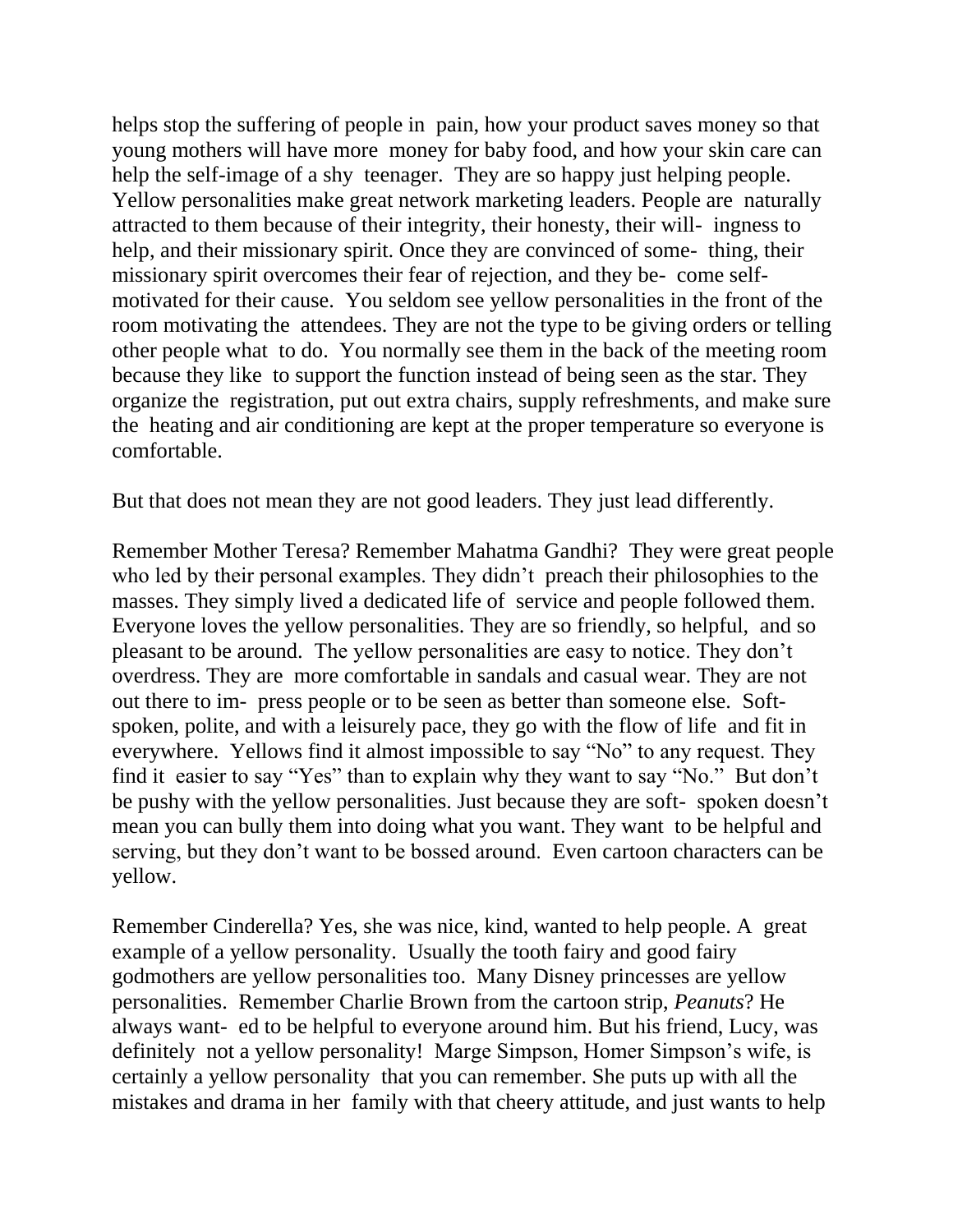everyone be happy. Homer Simpson's neighbor, Ned, is a yellow personality. He has that jovial personality and just wants to help people and make them happy. (Homer Simpson? No, he is not a yellow personality.) Casper the Friendly Ghost was yellow. In his cartoons, all Casper wanted to do was make friends. Yellows make the best friends. Oh, how about Big Bird from the children's television show, *Sesame Street*? Not only was Big Bird a bigger-than-life yellow personality, he also had bright yellow feathers. And finally, there's Elmo. This lovable *Sesame Street* character was loved by everyone. No one hated Elmo. (Although there is a rumor that fellow cast member, Oscar the Grouch, harbored a deep sense of jealousy over Elmo's popularity.) The yellow personality behavior. They're laid-back, mellow, they hate to say "No" to a request, and they tend to talk softer and slower.

Because they don't want to disappoint people, they smile, avoid conflict, and are easy to get along with. Remember though, their primary motivation is to help other people. Let's see if you can predict a yellow person's behavior in this example: Imagine that the yellow personality enters a large banquet room. There are large round tables, some with many happy, laughing people, and one table where a person sits by himself. At which table will the yellow personality sit? The table with only one person, of course. The yellow personality will put an arm around the lonely person and say, "You need a friend." Yellows are first to help, first to volunteer, and want to make sure everyone is happy. Have you ever experienced this? You sit down with a friend, and your friend brings you hot tea and cookies, offers to massage your neck because you look stressed, and asks about the health of your close family members. Yes, that is a yellow personality. Feelings? Yes, you can describe the yellow personalities as people with feelings who are focused more on relationships. While working on a big-picture project, they will work hard to make sure everyone gets along to move the project forward. This is in contrast to some of the other personalities that would measure production and set goals and standards for achievement.

Yellows are great at relationships. So what is the downside to the yellow personality? Some people look at yellow personalities and say they are indecisive, wishy- washy, can't make up their minds. Maybe we could look at it this way instead. Yellow personalities don't like forcing their opinions on other people. They want someone to make a decision and they will support that decision, as long as it is reasonable. For example, you get 12 yellow personalities in a conference room. One yel- low says, "Time for lunch." The next one says, "Where should we eat?" The next one says, "I will eat where you like to eat." The next one says, "I will eat where everybody else agrees to eat." The next one says,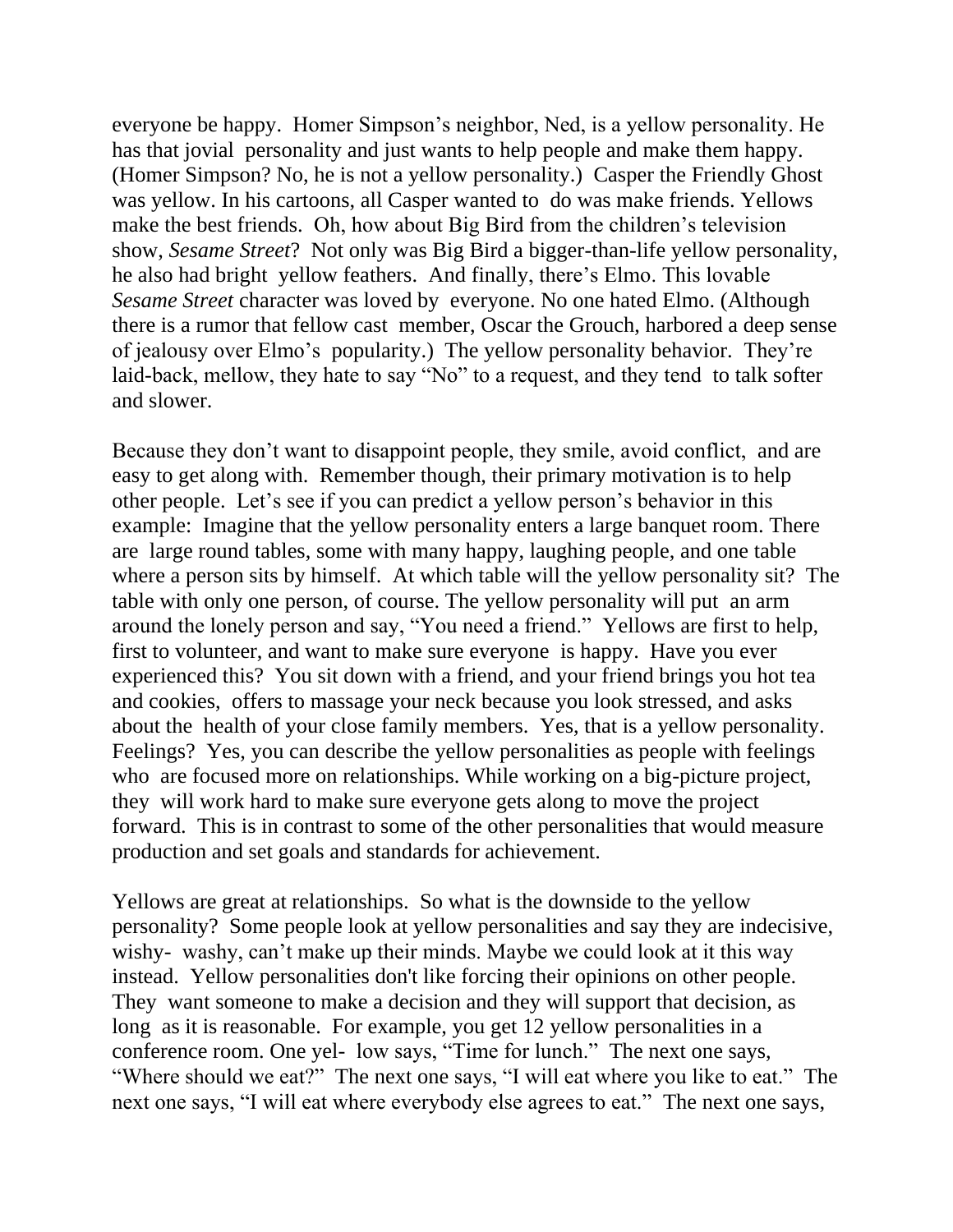"We should form a committee, but we are not autho- rized to form a committee." The 12 yellow personalities are going to starve! Do yellows make great leaders? Absolutely. They are a pleasure to their upline. Why? The yellow personality doesn't like to complain. If there are problems, the yellows don't want to criticize and moan about the problems. They simply want to help people. So no complaints are passed upline. The yellows gladly take care of their own problems, and their downline problems. They are good at this. Because they are patient and understanding, other people feel their empathy and love to work with them. Also, the yellows have no ego that will get in the way of their relationships with their downline. No ego means less conflict and less stress. Yellows are just nice people.

Yellows are great listeners. This is natural because they care about people. Yellows are dependable and oh-so-patient. This makes them great team players, as everyone knows they can depend on them. So how can I use the yellow language when talking to the yellow personalities? The only word you have to remember is: "Help." Now, you are fluent in the yellow language. Easy, wasn't it? If you can't think of what to say, simply throw the word "help" into your conversation, and you will communicate much better with the yellows. When talking to the yellows, consider focusing on these points in your pre- sentation: \* How your business opportunity helps young mothers to stay home with their babies. \* How your company has a charity that raises funds for the needy. \* How working at home saves the environment by reducing commuting pollution. \* How working at home gives more time for the family, to build stronger relationships.

\* How the nutritional product helps people save their livers from those evil pharmaceutical drugs. \* How the products help grandmothers by giving them the energy to take their grandchildren to the zoo. \* How the skin care helps teenagers get rid of their acne so that they have a better self-image, go back to their classes in high school, go on to university, become doctors, and help save starving children in the world. What is less important to the yellows. As polite people, we should only talk about what the other person is inter- ested in. So out of respect for the yellows, we won't spend a lot of time talking about: \* Compensation plan details. \* Winning a company trip as a top producer. \* Big bonus checks. \* Company sales and growth numbers. This is pretty easy. Now, why didn't they teach us this in high school? We would have been a lot more polite and effective when talking to the yellow per- sonality. Help, help, and help some more. When I do a live workshop, I ask all the yellow personalities to raise their hands. Then, I say to the attendees, "Look closely at all these yellows raising their hands. Everybody loves these people. They are the kindest, most helpful people on the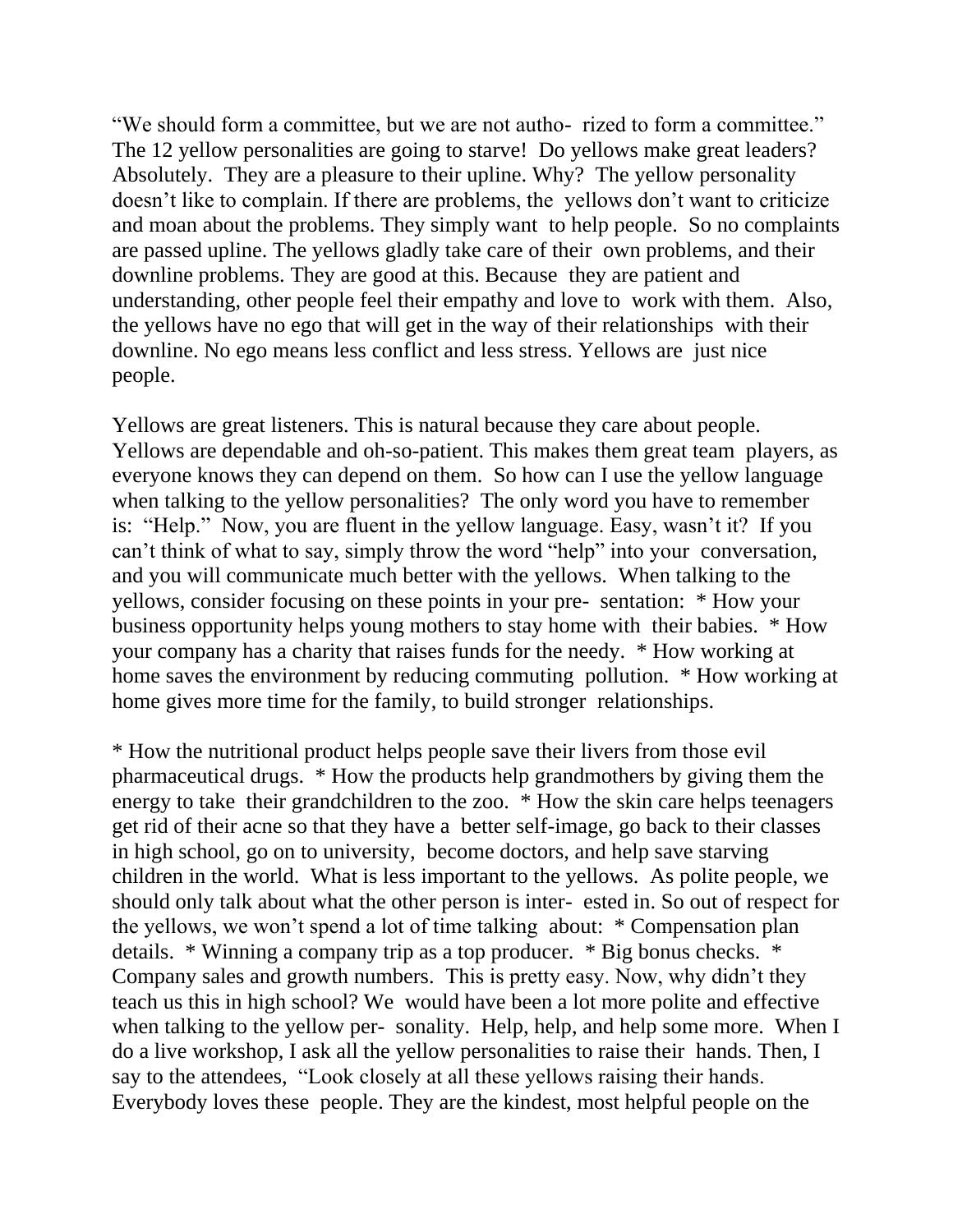planet. So during the upcoming break, go to them and ask them for a loan of \$1,000." Everyone laughs, but now we understand the yellow personality.

When you really appreciate that the other person is a yellow personality: As you walk to your car in the parking lot, a stranger jumps out and says, "Hands up! Give me all your money!" You answer, "But I don't have any money. I just spent the rest of this week's paycheck." The stranger replies, "Oh, that is so sad. Can I lend you a few dollars to help you through the rest of the week?" A great time to be held up by a "yellow" criminal. I guess that is why most criminals aren't yellow. They just can't make a living with that soft, caring heart. Or, while driving home, you don't pay attention to the traffic, and you drive your car into the car in front of you. It is a major accident. The owner of the car in front of you says, "Oh, did I back into you? Are you hurt? Let me give you a hug!" Yellow personalities never want you to feel guilty.

What can I do to understand how to recognize the yellow personality quickly? First, find a "yellow" personality and just listen to that person talk. Notice words in that person's conversations such as: \* Help \* Contribute \* Assist \* Feel \* Nurture \* Comfort \* Care \* Share Etc. Just by understanding their natural vocabulary and the words they choose to describe their lives, we can quickly determine their personality color, even over the telephone. Second, make a list of all the yellow personalities you know. That person at work, your aunt, the minister, the volunteer ... and make the list as big as you possibly can. By observing the people on your yellow list, you will understand what yel- lows say, what they do, and you will easily recognize the next yellow stranger you meet, especially if that stranger gives you a cookie. How to invite a yellow personality to an opportunity meeting. Here is an exaggerated example of how you would talk to a yellow person- ality in their natural yellow language. All you are doing is informing them that you want them to come to your opportunity meeting, but you are putting your request in the language they understand. Here is your invitation: "I want to ask you for a favor. We have an opportunity meeting tomorrow night, would you please come? We need your help.

"We market some skin-care products that help women look younger, feel better about themselves, and lead happier, more confident lives. And we have some nutritional products that help young mothers have more energy so they can balance their families, their careers, and their personal lives. "We also give young mothers a chance to work out of their homes, so they can be with their children, and stop warehousing their babies in daycare, pay- ing strangers big money to watch their children grow up. Just think of all the commuting pollution we could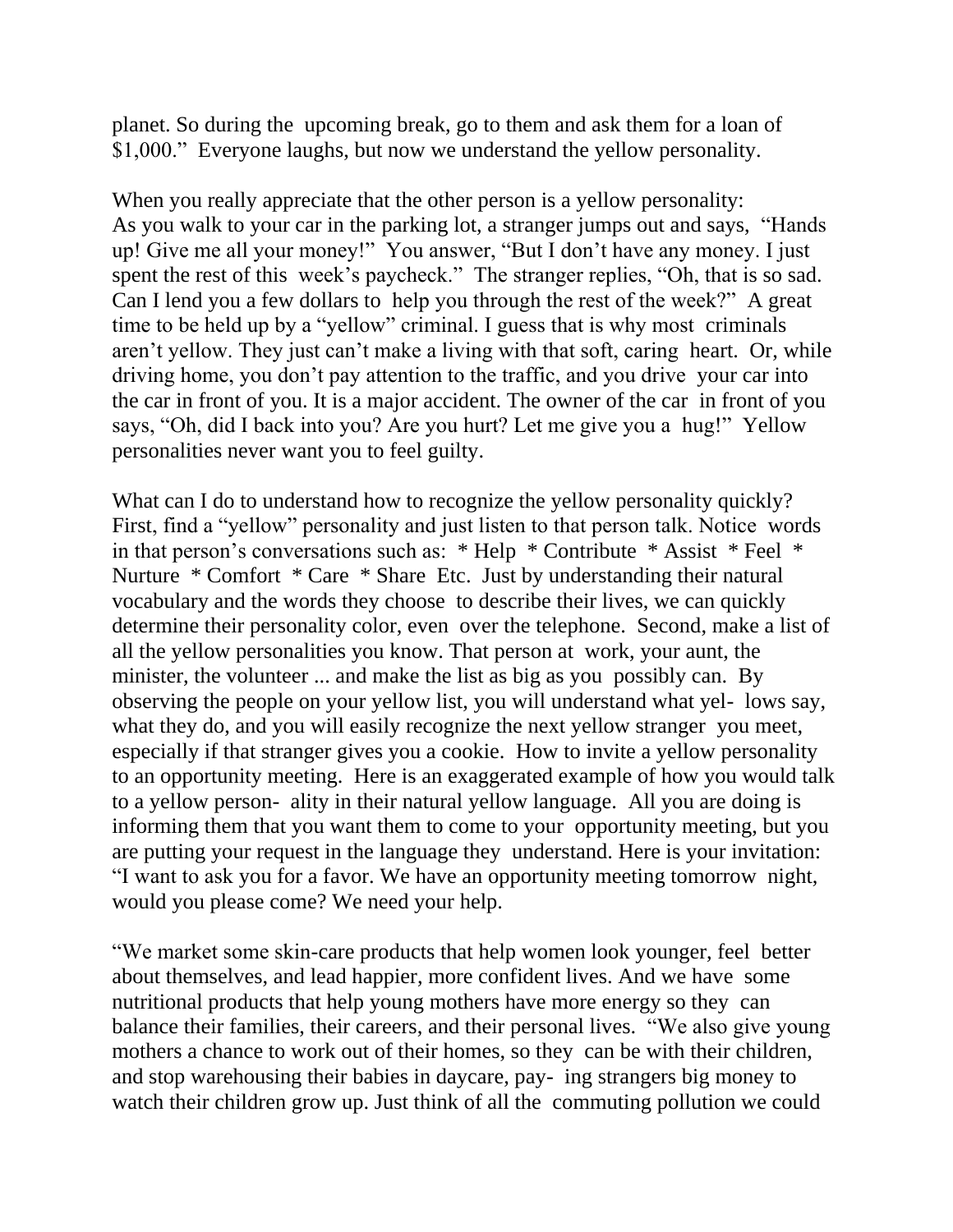reduce by helping people work out of their homes. "And I just need to bring one more guest to the meeting so that I can win the 'secret ribbon of happiness' award. Would you please come with me to be my guest? "Oh, and could you bring some refreshments also?" Yes, your yellow prospect is coming.

The exaggerated script above communicates your invitation in the yellow language, so your yellow prospect wants to come. The yellow person will see what you see, that something good will happen at the meeting. Remember, the skill is to quickly understand if you are talking to a yellow personality. The words we use when we talk to yellow personalities are easy. And by adding just a few words such as "help" ... "care" ... etc., we will communicate with the yellows in a way they understand.

Now, you don't have to change who you are. You don't have to change the color personality you are. All you have to do is translate your normal conversation into the yellow language. Oh, I want to throw up! Now, if the previous example of the yellow invitation doesn't resonate with you, makes you ill, or you just don't get it ... don't worry. That only means that you are not a yellow personality. You just see the world differently through one of the other three colors. So let's take a look at the next color personality now.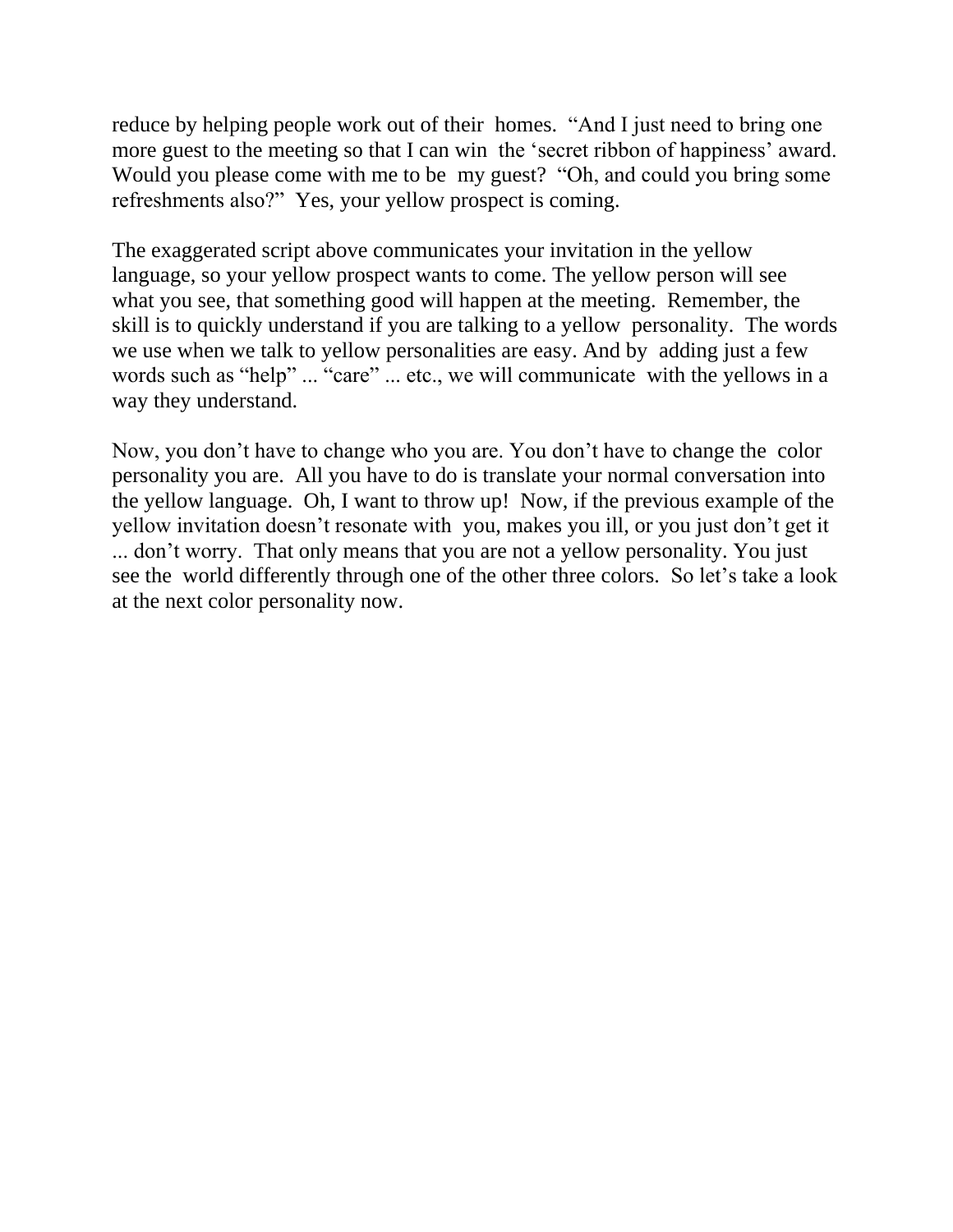## *The "Blue" Personality*

The second personality is easy. I can describe the blue personality in one word: "Party!" \* Blues love to party. \* Blues love to have fun. \* Blues love adventure. \* Blues love trying new things. \* Blues love to travel. \* And most importantly, blues love meeting new people. Would that be important in network marketing? Yes! Blues were made for network marketing, because the blues have never met a stranger. Everyone they meet is instantly their friend. They start a conver- sation right away. You already know about the blue personalities because you see them every day. When you get on the elevator, and a blue personality gets on the elevator with you, the blue starts telling you his life story. He tells you where the family went last night, who they met, what they are going to do today. And you haven't said a word! The blue personalities are the easiest of all the personalities to recognize ... because they are always talking. They talk from the moment they wake up in the morning, all the way through lunch, all the way through the afternoon, all the way through the evening, and they even talk in their sleep! They talk and talk and talk. If there is a gap in the conversation, they fill that gap with words, just to be talking.

If you have a blue leader on your team, they are going to bring lots of new people into your business, lots of people to the meetings, lots of people to the conventions ... yes, the blue personalities are natural promoters. If a blue personality goes to a movie, from the moment the blue leaves the theater, he is saying, "Oh, what a great movie. You've got to see this movie. Let me tell you about all the best parts of this movie." And this will be the best movie the blue ever watched until ... the next movie! Blues were born to be promoters. Network marketing is a perfect fit for the blues. So if the blue personality is always talking, what would be the downside? They never listen. Now, they are not being rude by not listening to you. What is happening is that the blue personalities are thinking at 200 miles an hour, in 200 different directions, all at the same time! The other person- alities just think too slowly for them. So they finish our sentences for us, they finish our paragraphs for us, they don't even slow down to listen to us, they just keep on talking. In my live workshops, I ask the attendees, "Would all the blue personalities please raise their hands?"

No one raises their hand. Why? Because the blue personalities aren't listening, of course. I have a friend named Michael. He is blue. When Michael and I go out recruiting together, I drive and Michael talks. He answers his own questions. But when Michael drives? When he drives, he still does all the talking, but he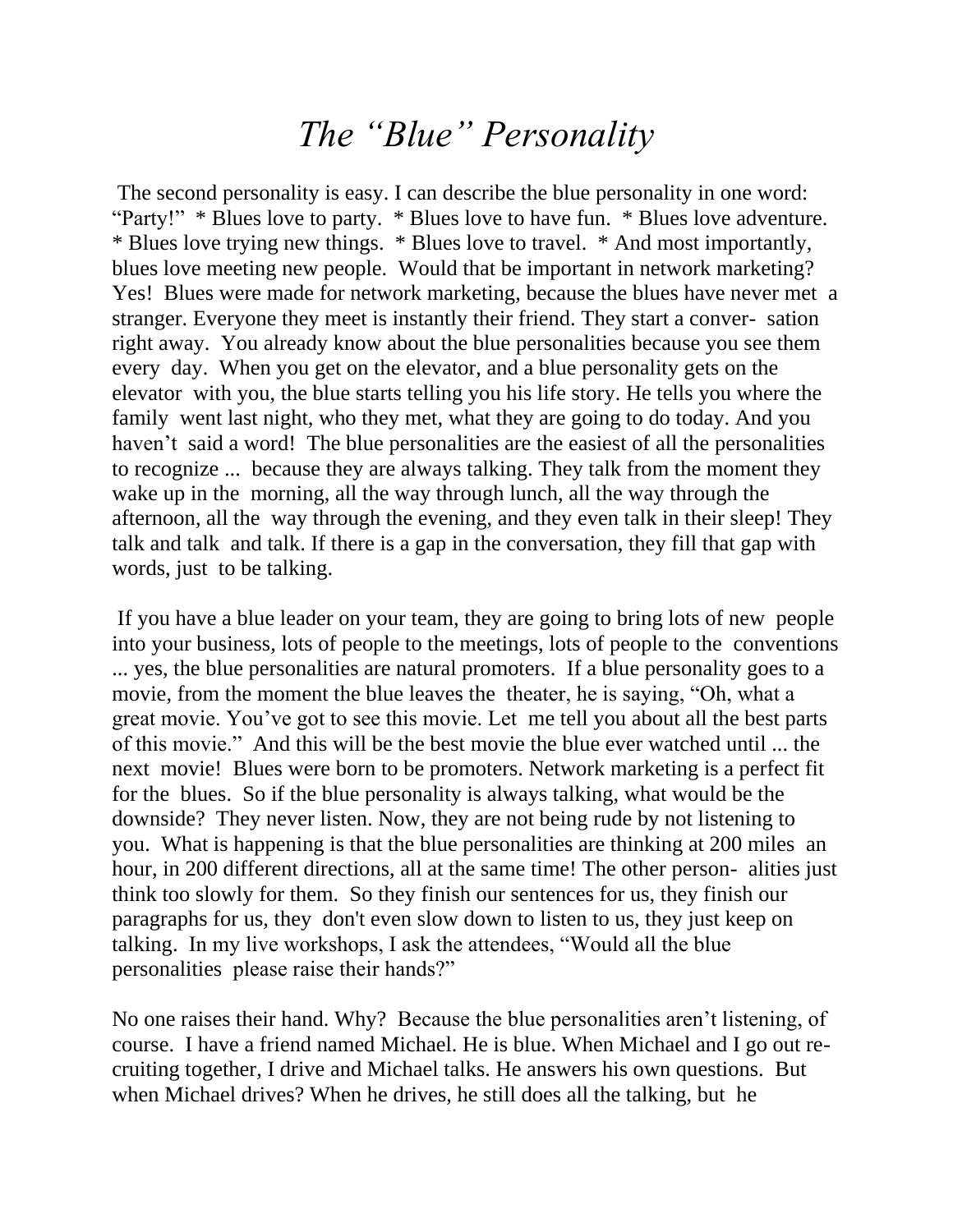considers the rules of the road only a suggestion. Blues love adventure. When Michael calls me at home, I pick up the phone, say hello, put the phone down, go to the kitchen and make a sandwich, watch some television, come back 30 minutes later, and he will still be talking. Here is Michael's schedule. He starts his telephone day around 9:00 in the morning. He does conference calls, he does trainings, he prospects, and he coaches and mentors and talks and talks and talks until midnight.

However, his wife Linda ... she does all the work, all the follow-up, all the support, sends out the welcome packs, makes sure people remember the next meeting, registers the distributors for training ... because she is a yellow personality. That is what yellows do, they support. During the day while Michael is talking, she walks by and says, "Do you want a neck rub? Want a sandwich? Need a soda?" I asked Linda one day, "So Linda, how does it feel to be married to Michael?" (Remember, she is a yellow personality.) Linda answered, "Oh, it is so wonderful. Michael goes out and meets all these brand-new people and I get to nurture them and support them."

Isn't that a great team? Michael meets lots of new people, and she gets to do all of the follow-up. She has to. Why? Because the blues will never, ever follow up. Do you know why? Because they are too busy meeting new people. Now, since the blues are out there meeting new people, and thinking at 200 miles an hour, it appears to the rest of us that they have very short atten- tion spans. When you are talking to the blues, they will change the subject of their conversation five or six times before you get a chance to say anything. For example, if you are conducting a meeting, a blue personality will raise his hand and ask a question because ... he just has to talk! The question might sound like this: "I have a question. I was driving over to Chicago with my new distributor. We were going there to see a prospect, and we were driving over in my Volvo because the Mercedes was broken. I can't believe what they were going to charge me for an alternator on the Mercedes. For that amount of money you could fly to Disney World. It is unbelievable, the cost of foreign car repairs. When I first flew to Disney World, I was in the 4th grade. And down there in Disney World you can pick oranges off the trees. It is totally different from when you get fresh oranges from the grocery store that really aren't that fresh. And of course, our 4th grade teacher, she was a sister-in-law of my mother's first husband. We went down there as part of a group trip, and we had groups join us from Indiana, Illinois and even Wisconsin. It is cold in Wisconsin in the winter, don't really know how they can live there. But I saw a show on tele- vision about Canada and how the moose population is dwindling because of global warming ..." Five minutes later, the blue personality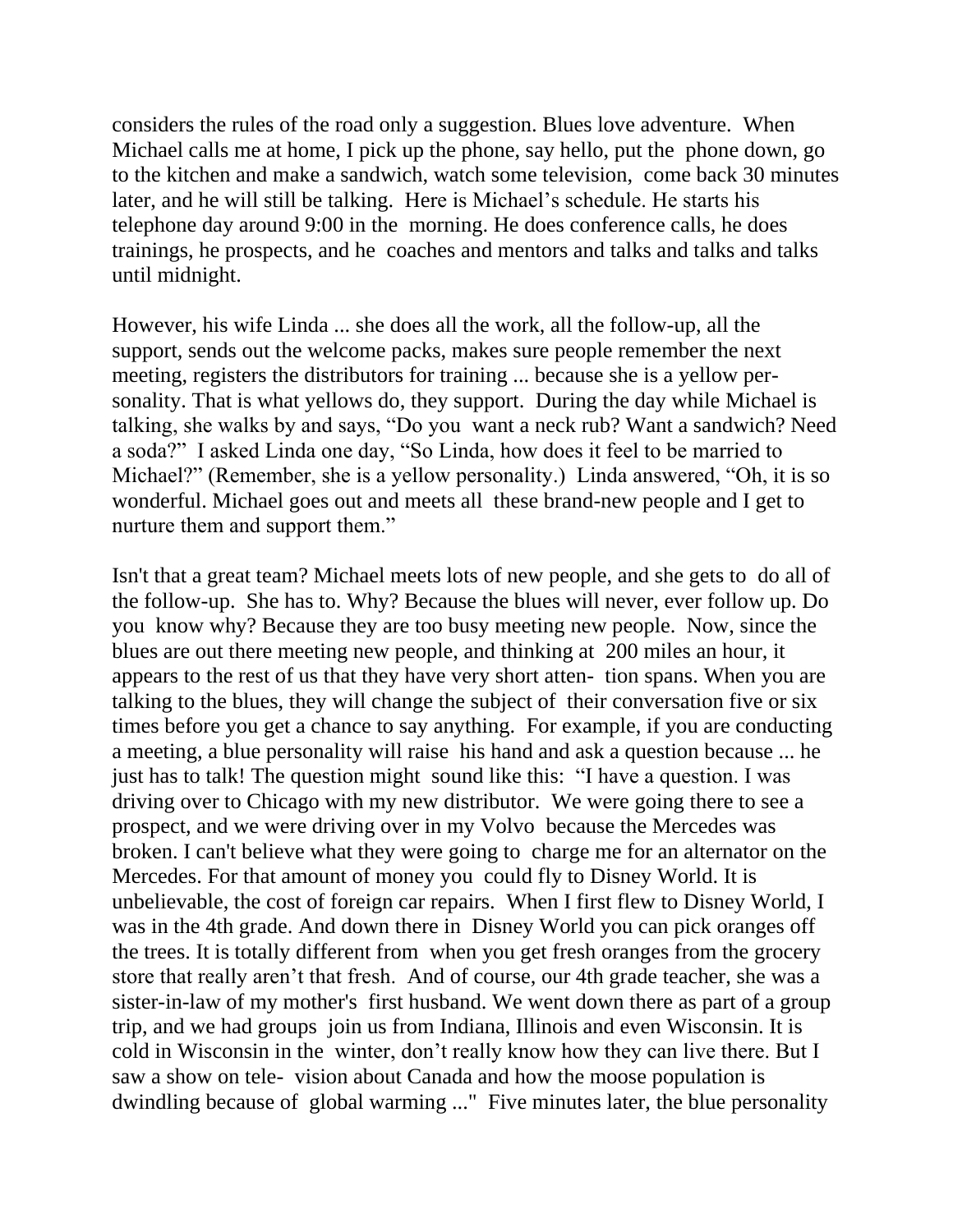finishes the question. You ask your- self, "How do I answer that?" And then you realize that you don't have to, because the blue person just wanted to talk. No one would be listening to your answer anyway!

You'll know when you have a blue prospect at your opportunity meeting, because halfway through the meeting, the blue prospect will jump up out of his chair and run outside because he just has to talk. The blue prospect will then meet a stranger in the hallway, and instantly he will begin talking and say: "Oh man, you have to join us. This is going to be terrific. Wow, they have these trips coming up, the travel, we are going to meet lots of new people, fun, wonderful meetings, it is going to be so awesome. I can't remember the name of the company, can't remember what it is about, but just join! This will be in- credible!" Yes, that is a true blue personality. They are the "big picture" people. They don't worry about those tiny little details like the name of the company or the products. The skill is being able to spot the blue personality. Remember, the secret language of each personality is easy. Just a couple of words. The real skill is being able to recognize the color personality your prospect is ... quickly. Blues are easy to spot because they are always talking. They are full of life.

Whenever I see a three-year-old moonwalking at the shopping mall, I say to myself, "Yep, that is a blue personality. And the parents are in for a long, long childhood of trying to get that child to focus." Let's look at some examples of blue personalities. Mel Gibson in the movie *Lethal Weapon* was blue. He was a crazy cop, wanting constant action, and you felt like he would say, "Let's go out and shoot some people, fill out the reports later, then ask questions." Action, ac- tion, action. Blues take action, don't need to be bothered with information and facts, and are out building their network marketing business before they even know what the products do.

You have to love people with that kind of action mentality. Blues spend their time in action, and they don't waste their time with pon- dering and thinking. They are just out there making it happen. If you want something to happen, get the blues on it. If a blue landed at your local airport, the first thing he would say is, "Oh, what sightseeing tour can we do first? What parties can we go to tonight? What kind of fun can we have now?" John Cleese, in the British comedy *Fawlty Towers*, was a great example of a blue personality. Constant activity in a hundred different directions simulta- neously, with little accomplished, wanting to have fun. Or how about the English comedian, Benny Hill? Every show was 30 sec- onds of frantic activity, lots of laughs, lots of fun, and then on to the next 30 seconds of frantic activity, laughs, and more fun.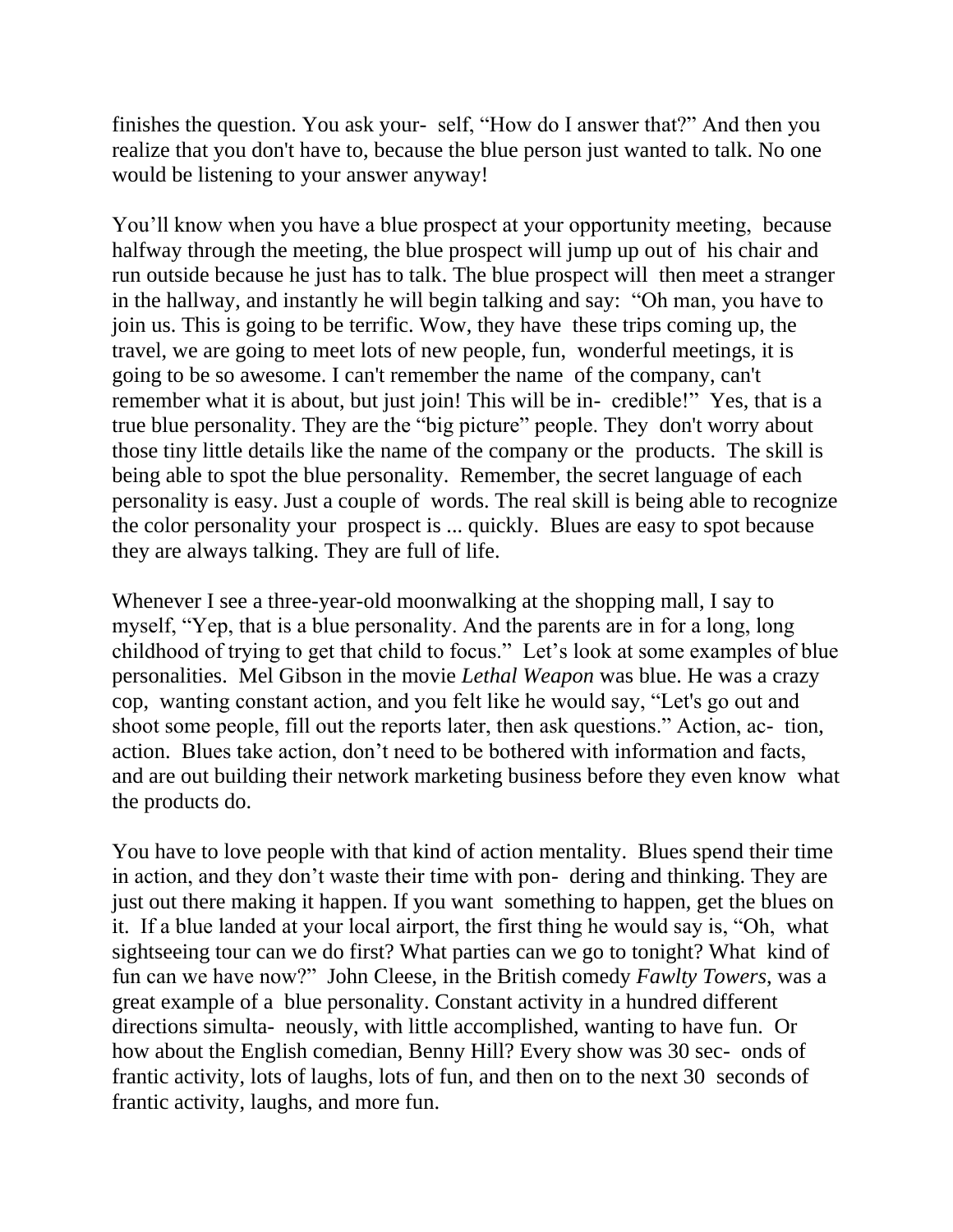Cartoon characters? Bugs Bunny and SpongeBob SquarePants. Definitely characters who love to have fun. Not shy, always wanting something new and interesting. The Disney character, Goofy, was all about living in the moment, no planning, having fun, and he did that with a 24-hour smile on his face, no matter how much trouble he was in. Homer Simpson? Definitely blue. Never thought things out, didn't plan, just lived every moment and enjoyed life as best he could. And yes, his wife Marge was the yellow personality who took care of all the messes that Homer made. In the movie *Finding Nemo*, the fast-talking blue tang fish named Dory had a short memory but was always cheerful and ready for the next adventure. She was ultra-blue. What about Charlie Brown's dog, Snoopy? Of course Snoopy was a blue. Always having fun, imagining himself as a pilot ... blues live in the present. On the children's show, *Sesame Street*, can you think of some blue person- alities? How about Ernie? Full of fun, mischief, enjoying every moment of every day. Or how about the Cookie Monster? He lived in the moment, was excited every time he saw a cookie, was full of life, and had ... blue fur! Blue behavior.

Remember that banquet? Imagine that the blue personality enters a large banquet room. There are large round tables, some with many happy, laughing people, and one table where a person sits by himself. At which table will the blue personality sit? Well, not at the table with only one lonely person. That is where the yellow personality sat. Instead, the blue personality will find the loudest table, the most excited table, where there is no room to sit, and the blue personality will pull up a chair and join in that table's fun and conversation. The blue personality wants to meet the maximum number of new people. Blue personalities just have to be around people. One of my granddaughters is a blue personality. When she was small, she was always dancing, jumping and quick to try new, interesting things. Even when she was two years old, she never wandered off alone. She just naturally wanted to be with other people. Blues want to be where the action is.

Do blues make great leaders? Of course! They are action people. They are not going to wait around while some committee makes a decision. They want to be in action now. Their group doesn't have to worry about what to do on the company hol- iday. The blues already have the excursions booked and the music is already playing. Why your prospects don't understand you. Consider the word, "banquet." Does the word banquet mean something different to the yellow and blue personalities? Yes. To the blues, banquet means a chance to talk, have fun and meet new peo- ple. To the yellows, banquet means a chance to make sure everyone is happy and no one is left out. And that is the problem in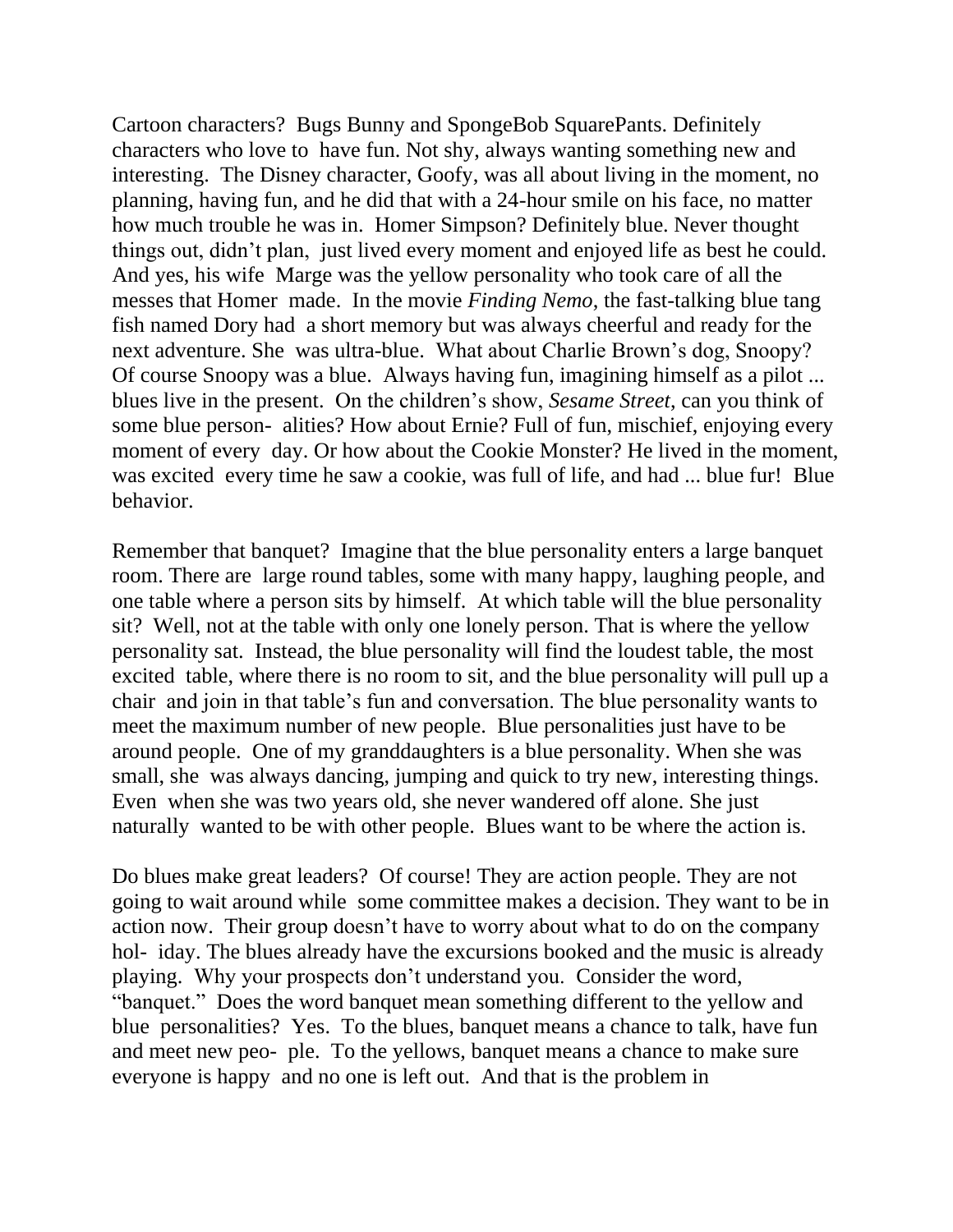communication. Almost every word in your presentation can mean something completely different, depending on the color language your prospect understands.

If every word you say can mean something different to a different personality, is it now obvious why people don't join our programs or buy our prod- ucts? If we speak in a different color language than our prospect understands, there will be confusion and misunderstanding, and that person won't join us or buy from us. The skill is to recognize the blue personality quickly. Thankfully, that isn't hard. If you find yourself standing around while the other person talks and talks, well, you have found a blue personality. So notice the words in that person's conversations, such as: \* Fun \* Excellent \* Awesome \* Interesting \* Travel \* New \* Exciting And then notice how they are not listening to you!

You might hear these words in a conversation that goes something like this: "My job isn't fun anymore. It is the same old thing day after day. Boring. I am looking for something where I can go out and meet new, interesting people and not be stuck behind a desk."

How to invite a blue personality to an opportunity meeting.

Here is an exaggerated example of how you would talk to a blue personality in their natural blue language. Again, all you are doing is informing them that you want them to come to your opportunity meeting, but you are putting your request in the language they understand. Here is your invitation: First, wait for the blue personality to take a breath, and a sip out of his soda. This is your chance to say something really quickly before he starts talk- ing again. Here is your invitation: "We have a meeting tomorrow night. It is going to be so exciting, so much fun. You will have a chance to meet lots of new people and get to talk to them before the meeting, during the meeting, and for hours after the meeting. We have free trips we can win to Las Vegas and to London, and we take a 747 airplane, put a barrel of iced beer in the aisle, sing karaoke and have a big party on the way to our holiday. And once we get to the holiday, we take tours all day long, party all night, stay awake for 96 straight hours ... and you've just got to come, I need a roommate for the trip ..." Hey, the blue personality is ready to join now and start talking to people. The blue personality doesn't even need a presentation! This sounds like too much fun, so the decision to join has already been made. What is really great about talking to blues is that they aren't really listening. So if you forget what to say, just say anything really fast and with excitement. It works.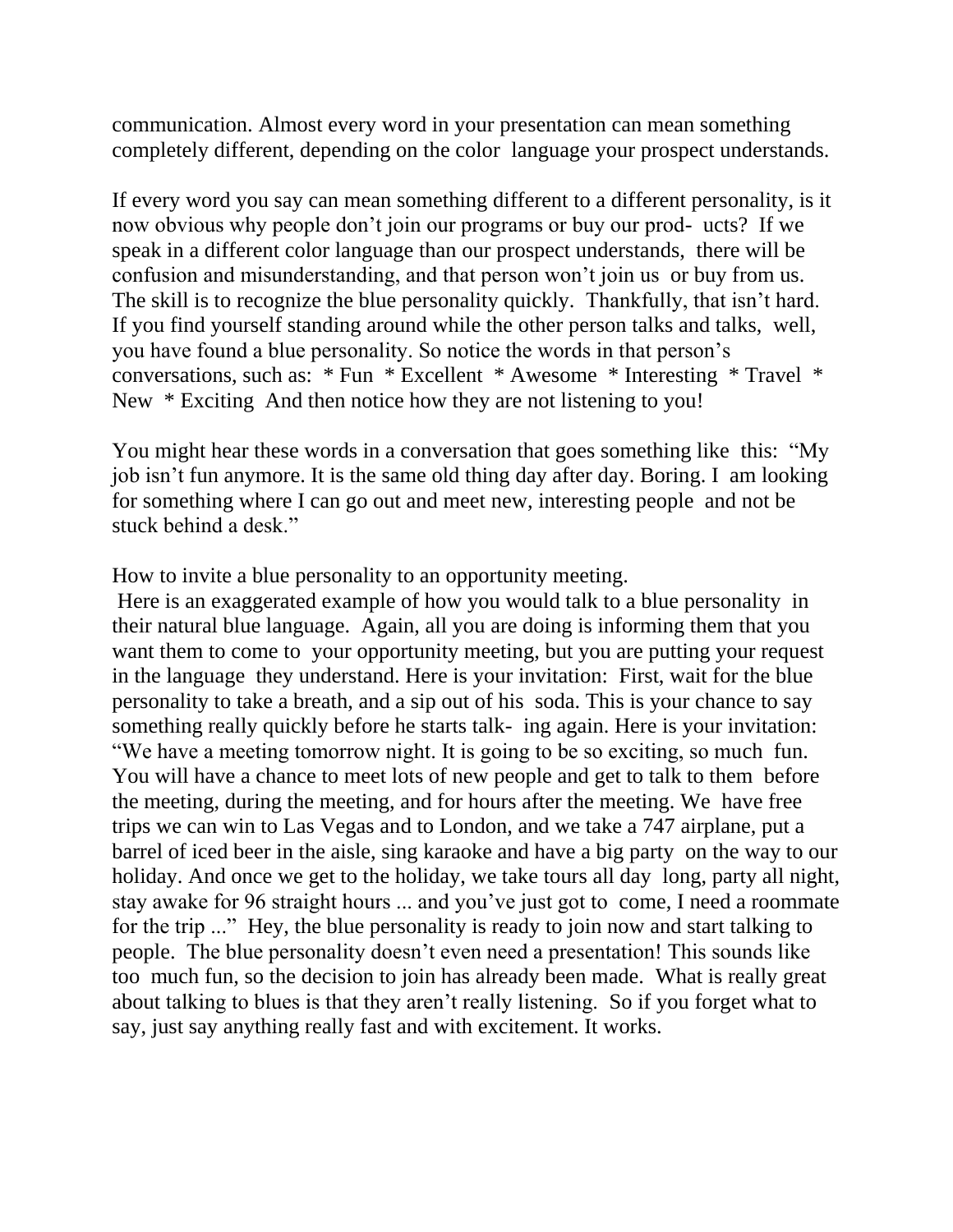# *The "Red" Personality*

The third personality is the "red" personality, and these people: \* Want to be in charge. \* Want to be the boss. \* Want to tell other people what to do. \* Are great organizers. \* Are bottom-line people who want results. \* Hate people with whiny excuses. \* And are all about the ... money! The red personalities earn the most money in network marketing. Sure, the blues will talk to more people, but the reds organize their teams and demand results. Everyone would love a red leader on their team. Why? They would do it their way and get the job done, with no input or requests from you.

If you didn't have red leaders on your team, who would organize the meet- ings? Not the yellows. They would say, "Oh, let's have a meeting, sit in a semi- circle, sing the company song, and eat cookies. Then we can discuss what we should do at the meeting. Maybe we should let someone else organize the meeting and be in charge, and we will help them and support them." And the blues? Hey, the blues can't organize two thoughts in a row without changing the subject. You don't want your blue leaders organizing anything! That is why the red personalities are so important. They take charge and get things done.

You will find red personalities as bosses, managers, and politicians. Yes, politicians are red. They say, "Elect me and then I will tell you what to do." You need the reds to organize things. For example, if you needed a wed- ding planner, would you want a yellow personality as your wedding planner? She might say, "Oh yes, my cat was sick, so I didn't talk to the baker and that is why your cake is yellow instead of white. The poor baker, she lost her dog a few weeks ago, and hasn't felt the same since."

No, you want a red wedding planner who makes sure your wedding goes without a hitch, with perfect military efficiency. Some examples of the red personality. Margaret Thatcher of England was red. Confronting people was her style. She wanted things her way. Donald Trump is red. He is all about the money. He doesn't hesitate to say, "You're fired!" if someone doesn't meet his expectations. Top athletes and people with huge egos are red personalities. They have to be #1 at everything. Mr. Burns, the greedy nuclear plant owner in *The Simpsons* is totally red. And so is the beast in *Beauty and the Beast*. In the British comedy *Fawlty Towers*, the domineering wife Sybil was red. She didn't listen to any nonsense, and insisted things get done. She had to be red because her husband, John Cleese, was completely blue and needed strong guidance.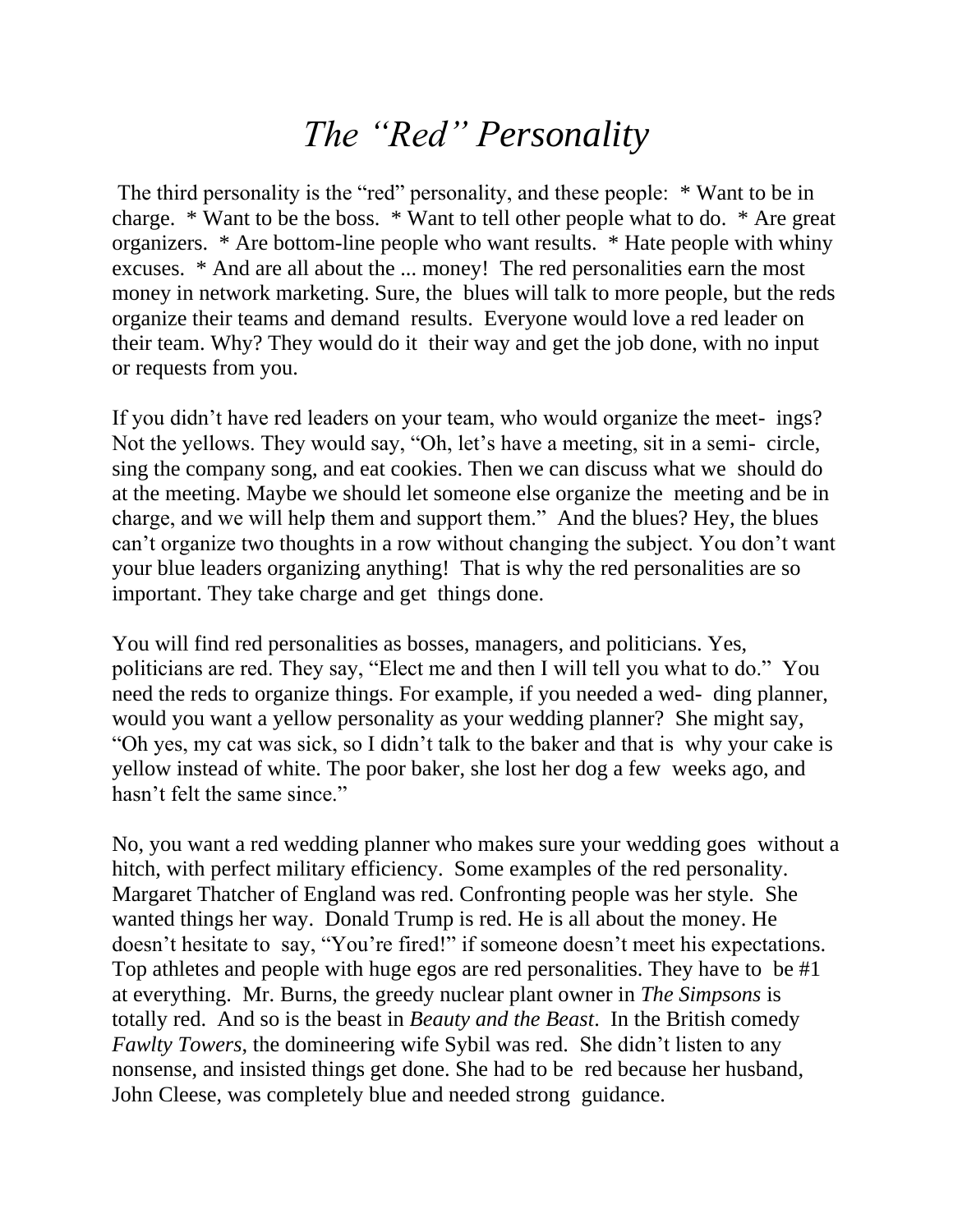From the really old television shows, Archie Bunker and George Jefferson were reds that never listened, and always felt they had the right answers to everything. And Lucy, from the cartoon strip *Peanuts*? She wanted to be the boss and tell Charlie Brown and the others what to do. Always willing to give her opinion and dispense advice, Lucy was thoroughly red. Reds don't listen either! The yellows are all about helping people, the blues are all about having fun (yes, the blues will have the most fun in network marketing) and the reds are all about the money. But the reds won't listen. Now, reds won't listen because they already have all the right answers. Why would they listen to our puny little wrong opinions when they already know everything? Reds have never been wrong ... about anything! That means if you have red leaders on your team, they are not listening to you. They already know how they are going to do their business, how they are going to run their campaigns, and how they are going to build their groups. You know you have a red leader in your upline when the red leader says this: "Okay team, let's get together. We are all buying 500 leads. I want a list of 200 names of your hottest prospects on my desk by tomorrow morning. Plus, I also want everybody here to make 50 cold calls every day, knock on 33 doors, and have two guests at every opportunity meeting. It is my way or the high- way." Reds love competition and recognition.

The reds will make the most money because they are very competitive. They love competition. If there is a trophy, the reds want the recognition of winning the trophy. They see every trophy as a place to showcase their name. If a red personality came in 4th place in a competition, the red personality would call up the people who placed 5th, 6th, 7th, 8th, 9th, and 10th in the competition and say, "Hey, loser! Look where I am!" Yes, reds love winning. Would you like to see how a red gets a trophy? When a red gets a trophy at the big meeting, he says, "Thank you for the trophy. I worked hard for this, I deserve this, and you are all losers!" Would you like to see how a yellow personality gets that same trophy? The yellow personality receives the trophy and says, "Boo hoo hoo. Sniffle. Cry, cry, cry. I don't really deserve this trophy. We should give the trophy to poor Mary, she has a sick cat at home, and this trophy could cheer her up." Would you like to see how a blue personality gets that same trophy? He receives the trophy and instantly starts talking at 200 miles an hour saying, "Trophy! This reminds me of my trip to Disney World. We had little umbrellas in our drinks on the way down on the plane. Do you know who I sat next to? She shopped for shoes at the same place my aunt shops for shoes. It is next to the new mall they are going to build. It will have an awesome bowling alley. Can't wait to play in a league there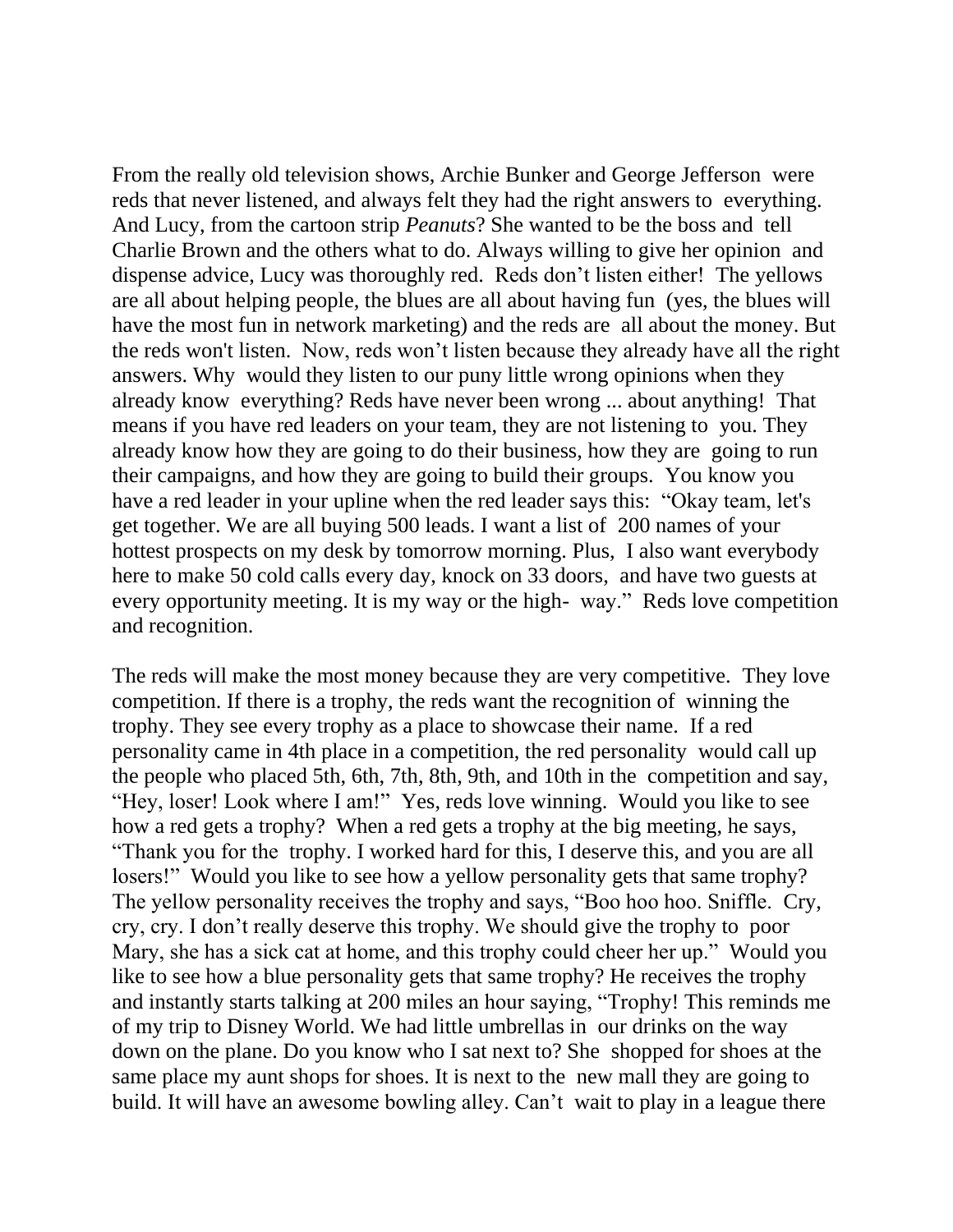..." Wow. The simple act of receiving a trophy could have three different meanings, depending on which personality you are talking to.

Is it getting easier to understand that what we say could mean one thing to us, but could mean something completely different to a different color person- ality? You need everyone. Yes, you need reds on your team to organize and keep everyone focused. You need blues on your team to bring in lots of new people. Plus the blues will make your meetings more fun and exciting. They are better known as "bore- dom busters!"

And of course we need the yellows to support and help at all our events, and to make peace and keep everyone happy. All three colors make great leaders. Red behavior. Remember that banquet? What happens when a red personality goes to that banquet? Well, the red walks into the banquet room, immediately takes charge, grabs the microphone, rearranges the tables, tells everyone where to sit, and announces the agenda for the evening. Reds were made to be in charge and to organize everything. And that is important. Do you remember those 12 yellow personalities having a meeting? Remember how they were going to starve because no one was willing to suggest a place to eat for fear of offending someone? If a red personality walked into that meeting, the red personality would say, "We are all going to eat at the cafeteria on the first floor. The service is quick, and we can all be back to work here in 20 minutes. Leave now and don't be late coming back!"

The 12 yellow personalities would all cheer and be excited that they get a chance to eat, and they didn't have to personally make the final decision. Red personalities are red. When you talk to a red personality, you will notice that the red personalities often think they are ... yellow! Just ask them their color and they will reply, "Oh, I am yellow. I am just helping these poor losers by telling them what to do. These idiots can't even take care of themselves, so I am reorganizing them so they can get something done." Yeah, these reds think they are yellow, but we know better. The skill is to recognize the red personality quickly. Thankfully, again, this isn't hard. If you find yourself swallowing hard while the other person tells you "how it is" ... you are probably talking to a red. Listen for words such as: \* Money \* Power \* Wealth \* Compete \* Losers \* Whiners \* Results \* Control \* Boss \* Leader \* Image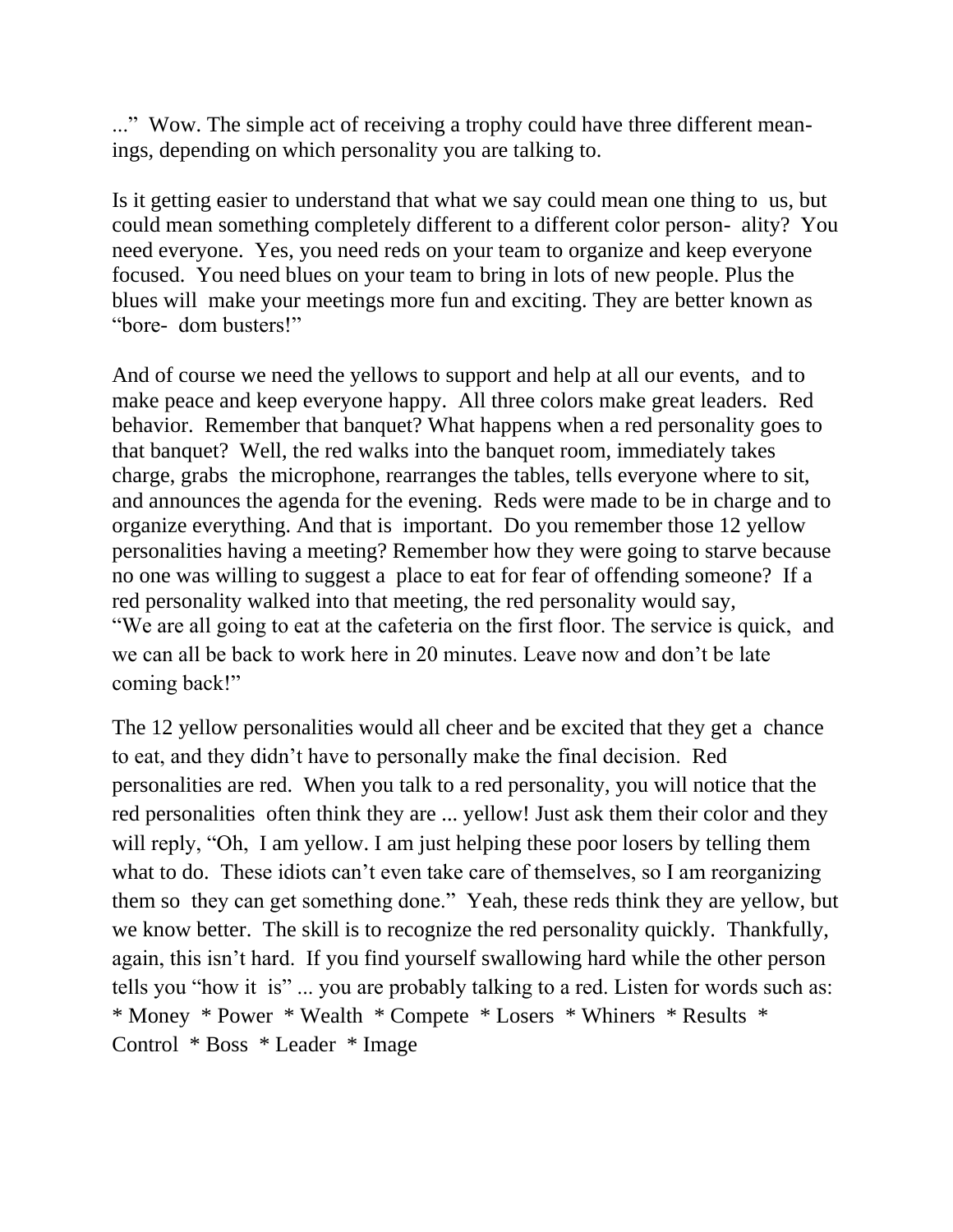And if you are talking to a prospect, and the prospect says, "Stop the chit-chat. Get to the point. How many people do I have to sponsor to make \$1,000?" That's a clue. That person is a red personality. Remember to look for these traits. \* They are "bottom-line" people. They want you to get to the facts, espe- cially the facts about money. \* They are "all about the money" – they use money to measure their suc- cess in business. So when you say "big money" ... you are speaking their language. \*

They are great organizers, and that's why you need reds on your team. Who else would organize the meetings and the trainings? \* They like to be the boss. They are at their best when they are in charge. Reds make lousy followers. They love telling other people what to do. Stay out of their way. The reds will have their own system, their own team, their own campaigns ... and your job is to stay out of their way and support them any way you can. They are going to do it "their way" because they know exactly how they want their business to be duplicated. They are not looking to take orders or suggestions from you. And your reward for staying out of their way? Well, first, they will take care of the problems in their group. They won't be passing problems up to you. And second, they will earn you a lot of money. So sit back and enjoy. How to invite a red personality to an opportunity meeting.

Here is an exaggerated example of how you would talk to a red personality in their natural red language. Again, all you are doing is informing them that you want them to come to your opportunity meeting, but you are putting your request in the language they understand. "We have an opportunity meeting tomorrow night. Be there. We are talking money. Lots of money. Huge amounts of money. Not that little money from having a job, but the big money from having your own business. "Here is your chance to fire the boss, be your own boss, have your own organization, and tell them what to do. You can be #1 in the state and get the recognition you deserve. Plus, you can finally get a bonus check that recognizes your greatness, then buy that red Ferrari that you've always wanted, drive back to where you used to work, leave rubber marks up and down the company parking lot, roll down the window and wave saying, 'Good-bye losers!'"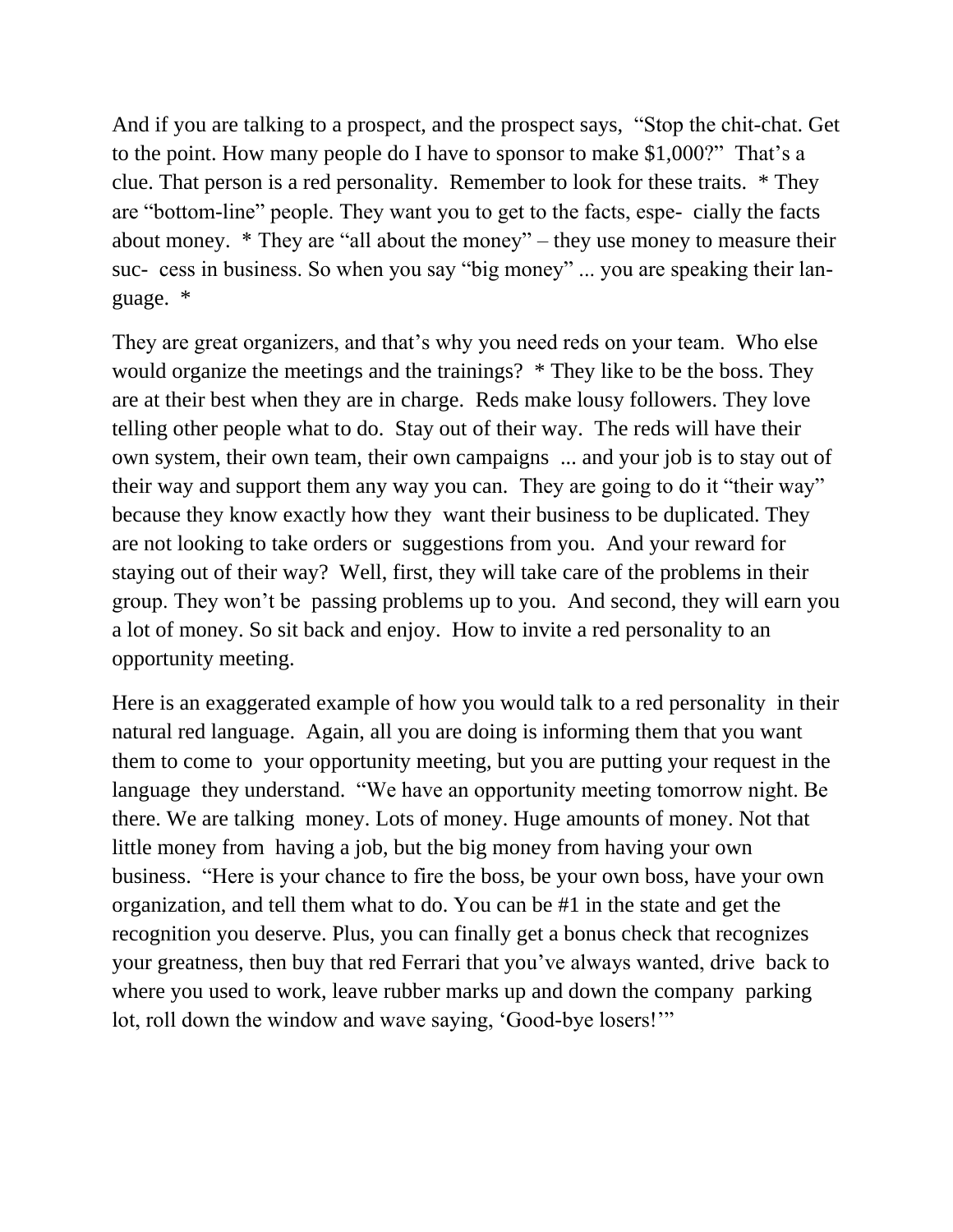Only reds understand these sentences. To them, when you say these sentences, it is like you're reading their minds. They are in agreement, nothing more to discuss. They will be at your opportunity meeting early, sitting in the front row. Now, if you are not a red personality, you won't understand these sentences. You don't get it. In fact, if you are a yellow personality you are thinking, "Oh, that is so cruel." But this is the language of the red personality.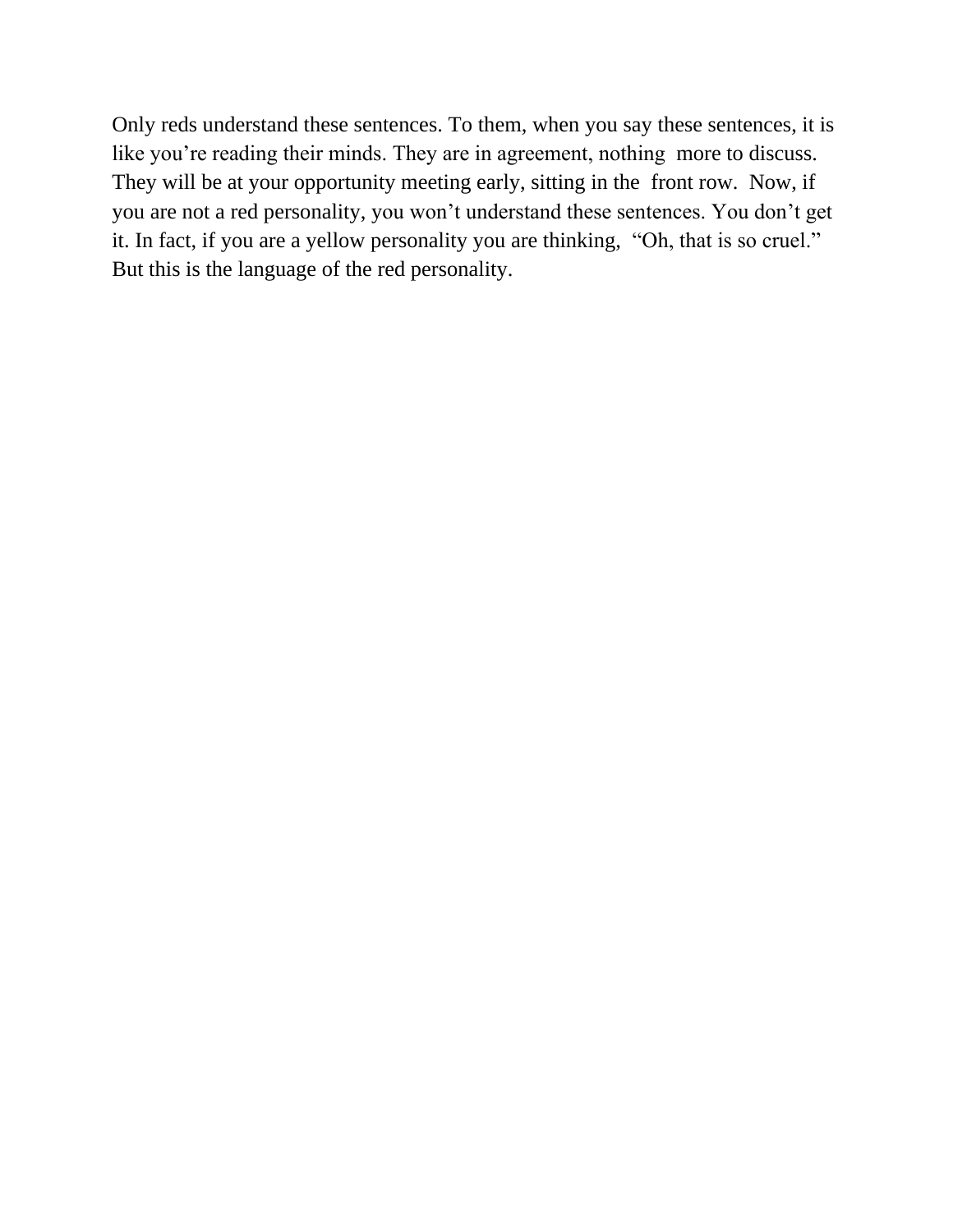## *The "Green" Personality*

The green personalities are your: \* Engineers \* Accountants \* Computer geeks \* Scientists Yes, green personalities are boring people, personality-free, charismabypassed, and should not be let out in public. While the yellows are all about helping people, the blues are all about having fun, and the reds are all about the money ... the greens are only interested in: Information! The word "data" actually gets the greens excited. Now, while the other color personalities have good points and bad points, the green personalities only have good points. Oh, by the way, did I mention that I am a green personality? For the greens, our poster boy is Mr. Spock from *Star Trek*. Remember him? All about logic, all about the facts, all about information, and no emotion. In the comic strip *Dilbert*, both Dilbert and his friend Wally are green. They are both slightly fashion-impaired and see the world in black and white, with no shades of gray. Wally and Dilbert's views of the world are logic, data, and then more information.

*Sesame Street*? How about Count von Count as he focused on the details of counting everything? And you have to admit that Ernie's friend, Bert, was a bit of an anti-social green personality. You know you are talking to a green prospect when you finish your three- hour presentation and the green prospect says, "Thank you for your preliminary information. I will now go on the Internet and research 44 different web- sites, set up an Excel spreadsheet and database, make them relational, interactive ... and I will get back to you in about 3.7 weeks." So if you are looking for a quick decision from a green personality, you will only be frustrated. Greens drive the red and blue personalities crazy as they delay decisions and activity. Their motivation is collecting all the information available, and then pondering all the possibilities and potential future scenarios to make sure no mistake is made.

Green personalities are very comfortable with books and computers, and very uncomfortable around humans. So the green personalities you encounter will spend far too much time thinking and far too little time acting. Just the opposite of the blue personality that spends far too much time acting, and too little time thinking. My blue friend, Michael, says, "My life would be so much better if it wasn't for those green personalities. I call them up, and I say, 'Hey! You have been a distributor for six months already. Just talk to someone!' And the green personalities will answer, 'Well, there are two more questions I have to translate into Swahili, just in case the first person I meet only understands Swahili. I want to be prepared before I start."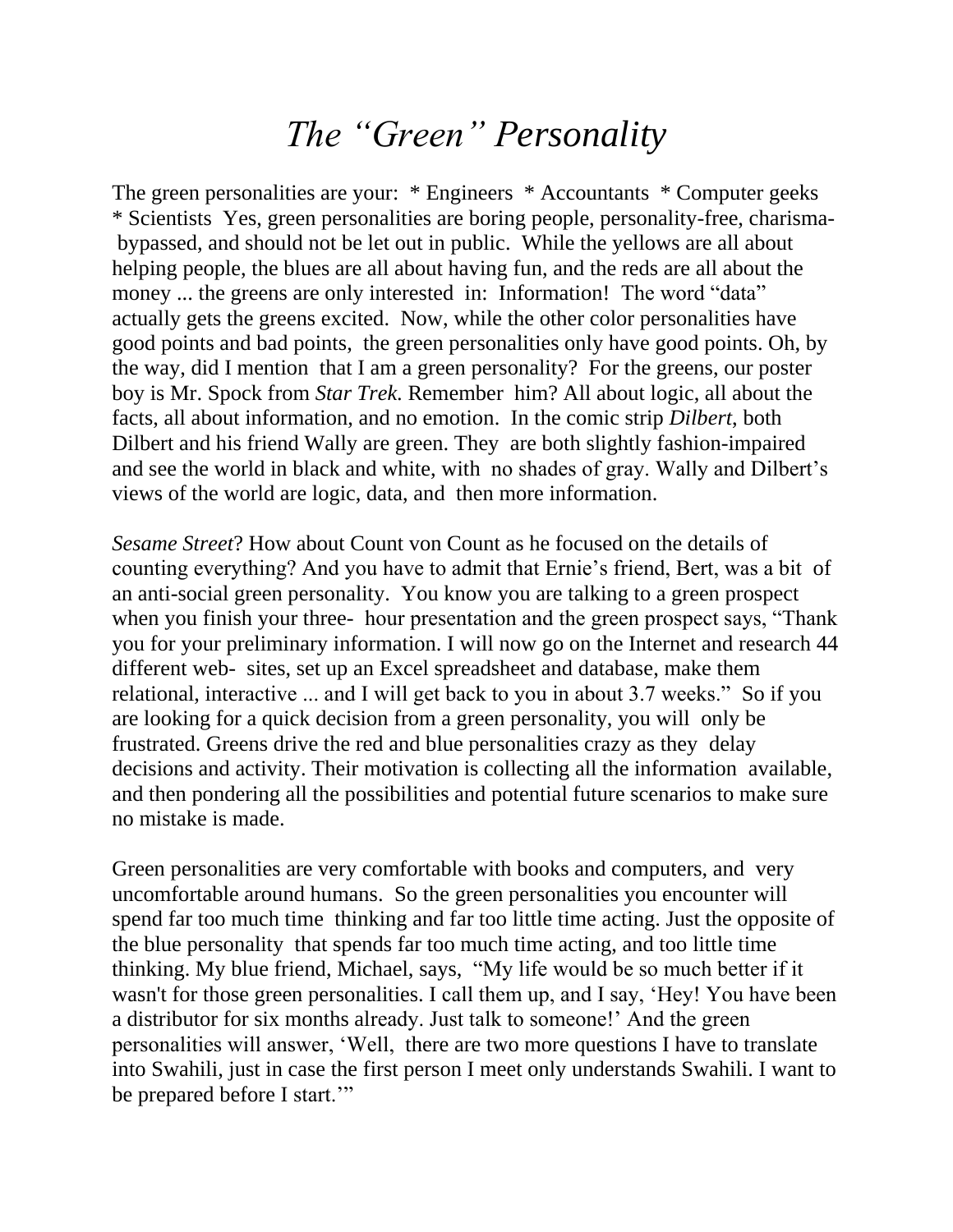Why do green personalities have to accumulate all this information? Of course they want to be sure to make the right decision, but they also want to be able to answer any questions for their downline. What is great about the green personalities is that once they make their decision, they stay with it. They went through all the effort, all the facts, they weighed all the possible options, so once they have made their decision, they are going to stay with it for a long, long time.

Greens may not be very fast starters, but they will be the people that stick with you for the long haul. This means that green personalities make great leaders also. When someone in their downline calls up with a question, the green personality knows the answer. And if you need to know the answer to a compensation plan question or about a magic ingredient, they have the answer for that too. Greens spend all their time preparing for this, so if a downline distributor calls up and asks for an application form from 1982, they will reply, "Do you want Revision A or Revision B? I have both in inventory." Green personalities spend all their time going to trainings, re-writing brochures, accumulating information ... because these activities help them avoid talking to people. Network marketing, talking to people, is a bit out of the comfort zone of most green personalities. They have to be fully prepared be- fore they will have the confidence to talk to their first prospect.

On the plus side, green personalities are extremely loyal. They have already investigated all competing companies, and have chosen their current company as the best. Green behavior. If the yellows are the professional huggers, the greens would be the anti- huggers. Greens just aren't good around people. If you try to hug a green personality, they turn into an icicle and try to slip away. My blue friend, Michael, likes to tease me because I am green. Sometimes I go to Canada to visit my green friend, Gary. Michael will call up Gary and say, "Hey Gary, when Big Al comes to visit you, I want you to give him a big hug! And please take a picture of this because two greens hugging has never been seen before!" So if the greens are the anti-huggers, the yellows are professional huggers, then what about the blues? How do the blues feel about hugging? They would say, "Woohoo! Sounds like fun!" And what about the reds? If you asked a red personality to hug, he might say, "How much bonus money would I get for that?" The simple event of hugging can mean up to four different things, which means almost every word in your presentation can mean up to four different things depending on the color language that the prospect understands. It should be crystal clear now why people don't buy or join. They just don't understand us because they are interpreting our words differently, because they speak a different language.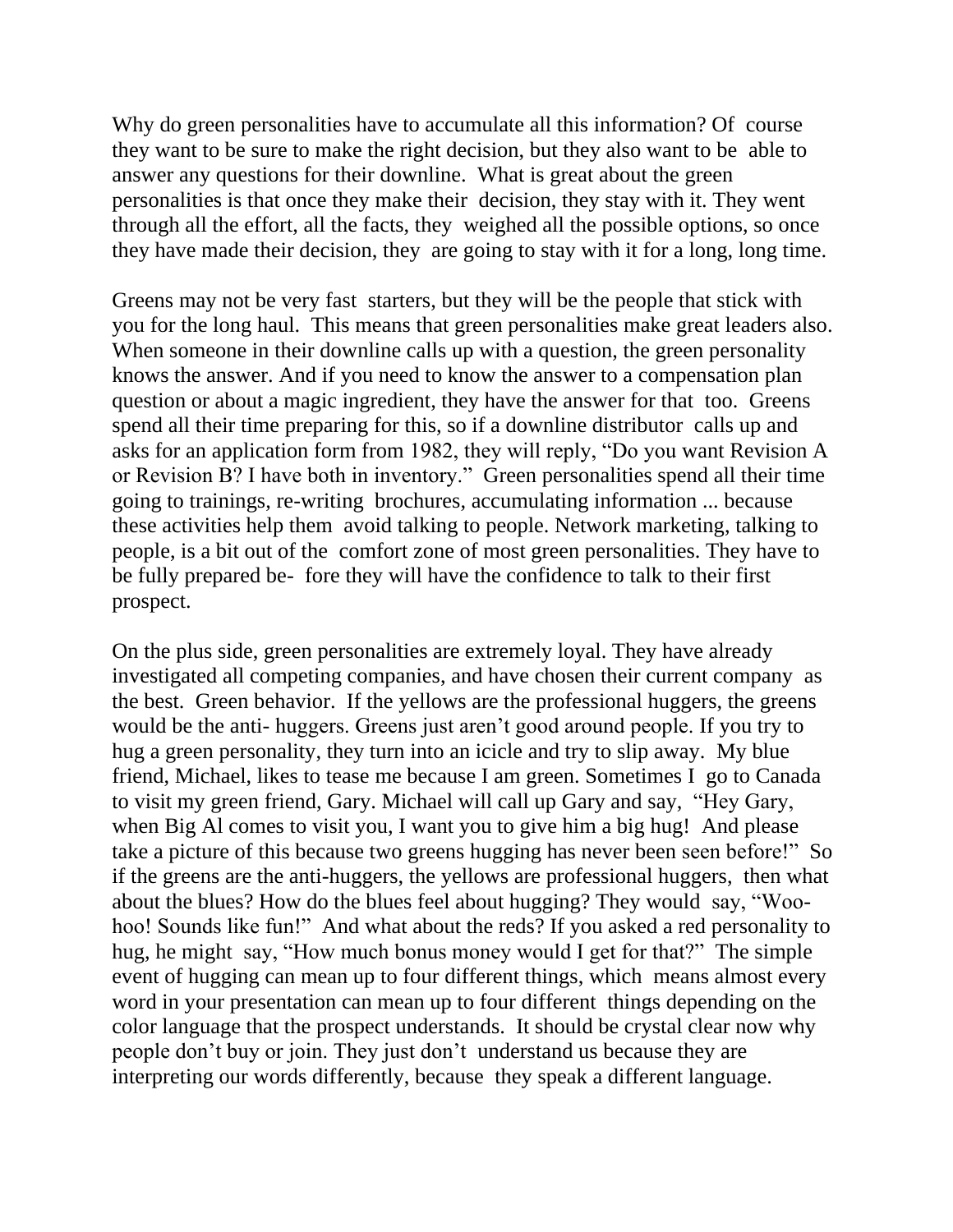More green behavior. You know you are married to a green when the green plans a family vacation. The green personality knows how many miles between every fuel station, and which station has the lowest price (pre-checked on the Internet.) He booked the hotels nine months in advance to get the lowest possible price, and there is a schedule for everything that must be followed. If a doorknob falls off in your house, the green personality will spend three months investigating why it fell off and then write a prevention manual for loose doorknobs. Then the green personality will spend six months shopping locally for the best possible replacement value, then compare those prices with Internet prices around the world. When the replacement doorknob arrives, it is delivered with \$250 worth of power tools and \$300 worth of installation man- uals. Ah, but when that doorknob gets replaced, it will be the best doorknob you have ever seen.

During one of my workshops, a green personality gave me his business card during the break. Okay, it really wasn't a business card. It was actually paper that was cut in the shape of a business card because that was cheaper. On his business card, he had written his entire one-minute business presentation, front and back, in tiny print that you could barely read. I looked at his business card and said, "What's this?" He answered, "Well, it is my business card. What do you think of it? And I have a plan. At night, when everyone in the neighborhood is asleep, I will sneak out and put these business cards underneath their windshield wipers on their cars. When my neighbors wake up in the morning, they will read my oneminute presentation on this business card and then they will join my business. I won't even have to talk to them!" Well, maybe disaster is awaiting this plan.

However, there could be another green personality in his neighborhood and this could happen: That green neighbor walks out to his car in the morning and says, "Hmm, there appears to be a piece of paper, roughly the dimensions of a business card, underneath my windshield wiper. I wonder what it says. Let me pull out my handy magnifying glass from my toolkit and read the micro-print. Hmm, this appears to be an interesting offer. Let me go on the Internet and see if I can sign up on my own. Maybe I could give myself a cool I.D. number such as 007." Okay, I did say it could happen, but probably not. This is just how greens think.

Green personalities will do almost anything to avoid contact with new prospects. What would greens do at banquets? Ha, ha, ha. Trick question. Greens don't go to banquets because there are people at the banquets. The green personality stays home and surfs the Internet instead. Greens marry spouses of a different color personality and send them to the banquet. Yes, the word banquet means something else entirely to the greens.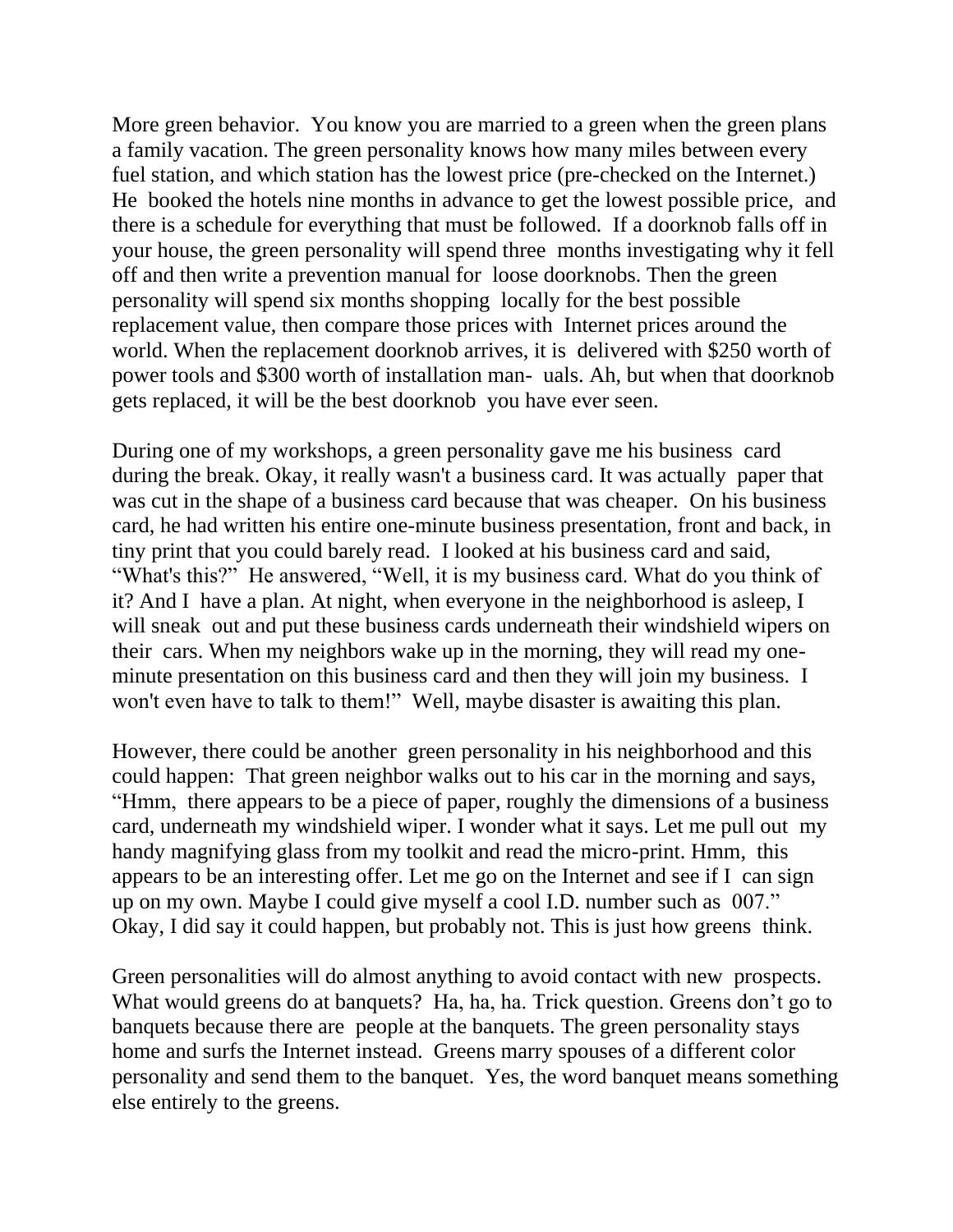You are probably wondering, "How does a green get a trophy?" Well, remember how the yellow got the trophy? "Somebody else deserves it more." And the blue got the trophy and started talking endlessly about whatever came to mind. The red said, "I am a winner and you are all losers." But what about the greens? Well, we don't get trophies. We are too busy reading the rules and checking for typos in the announcement. We never get started in time. Again, trophies mean something completely different to the greens.

How do green personalities handle pain? Imagine a green personality goes to his little workshop in the basement of his home. Accidentally, the green hits his fingers with his hammer. The pain instantly shoots up his arm and alarms go off in his brain. What does the green do? He asks himself, "I wonder if the pain in my fingers has anything to do with the impact of the hammer crushing those bones. I should be sure." So again, the green hits his fingers with his hammer. And again, intense pain is felt and alarms go off. The green thinks, "Yes, there seems to be a relationship between the pain in my fingers and the impact of hammers. I believe I have proven this relationship exists. Let me do it one more time to prove my new theory, just to be sure."

Green personalities are skeptical. They need proof. They want to be sure before they make their decisions. So expect delays in decisions and actions from green personalities. And then, once they are sure, you can expect focus and loyalty. That's the payoff. Green fashion. Oh, those words should never go together. Of all the color personalities, greens are the most challenged when it comes to fashion. Why? Because there is no manual with checklists for fashion. I am still searching for the manual with all those fashion rules made up by an unseen committee. Fashion is more of an art than a science, and to us green personalities, if there are no hard and fast rules, then we are going to be ... clueless. Who was the person who made the rule that striped shirts shouldn't be worn with khaki shorts and black socks? Why shouldn't a thin-striped red power tie be worn with a paisley shirt?

Why green engineers don't dance. Have you ever seen a green engineer dance? It is very mechanical. Would you like to know what goes through his head while dancing? "Engage process #1: lift right foot 5.5 centimeters, shift weight 62% to the left foot, make a 90 degree arc with the right foot, turn 180 degrees, repeat process #1 with the left foot ..." We need green personalities. Lots of people make fun of the greens because they struggle to get started in network marketing with poor people skills, but remember this. When you are crossing a bridge, you'd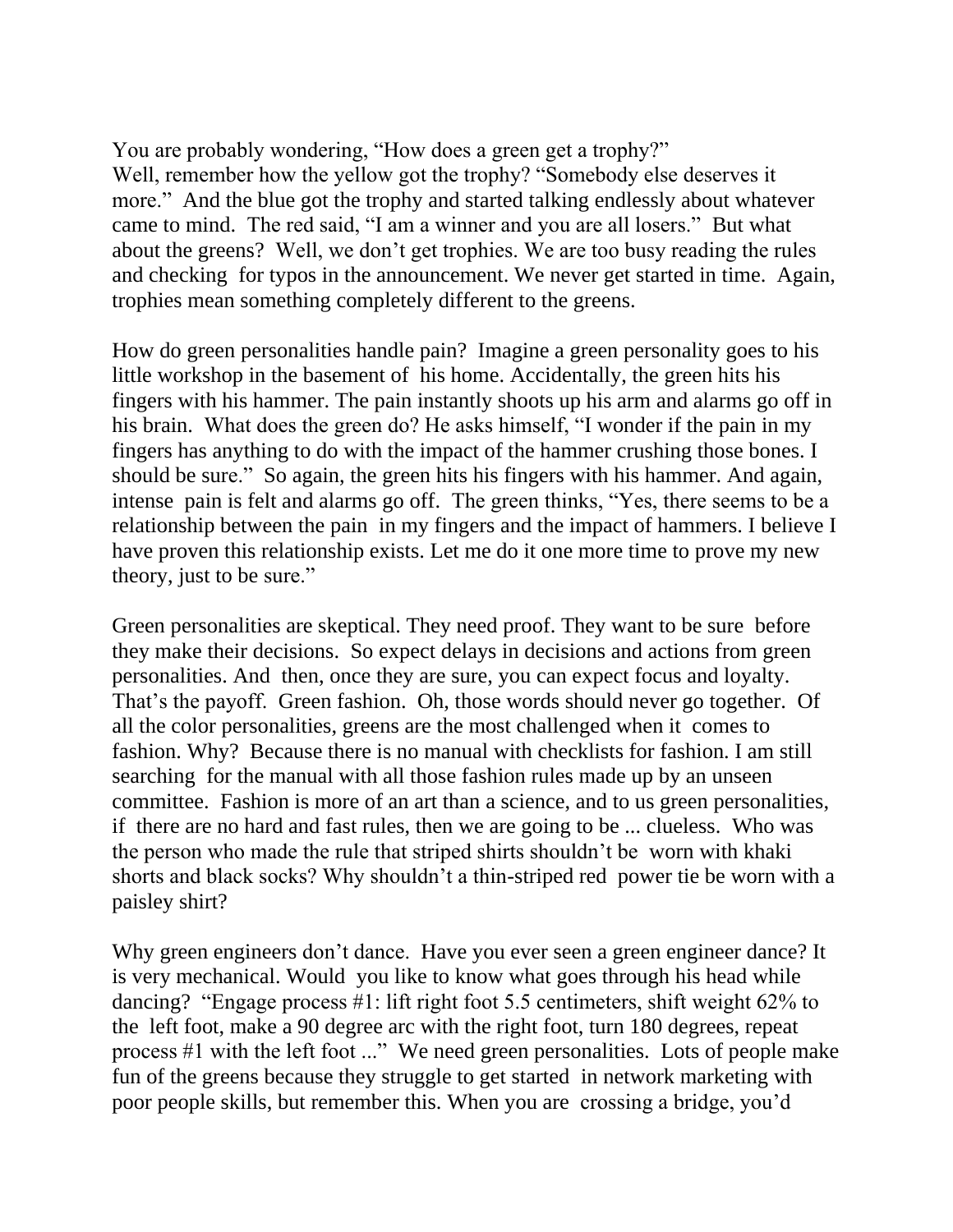better hope it was built by a green. You don't want that bridge built by a blue. If the blue was in charge of building that bridge, the conversation during construction might go something like this: "Oh, it's not level over there. Put another beer can under it."

Green personalities make great security guards. Could you imagine a yellow personality as a security guard? When the yellow sees the criminal stealing the company computers, the yellow might say, "Oh, those are really heavy. Do you need some help? Please tell me about the trauma of your youth." So we need the greens, we need the yellows, we need the blues, and yes, we need the reds. All have a part in making our organizations grow.

How to invite a green personality to an opportunity meeting. Again, here is an exaggerated example of how you would talk to a green personality in their natural green language. "Would you please come to the meeting tomorrow night? I need your opinion. We are going to sit way in the back of the room, where nobody will bother us, nobody will ask us to join ... and bring a huge notebook, because there will be lots of information. And hopefully, by the end of the meeting, we will have enough information to begin our preliminary research." Ka-ching! We green personalities are there. We feel comfortable, because that is our language. The green personalities, like the yellow personalities, don't like to be sold. This invitation is perfect for the green prospects in your life.

And if we used that same green invitation, but said it to a blue personality ... well, that blue prospect would have finished a six-pack of beer and left for more excitement before we finished the invitation.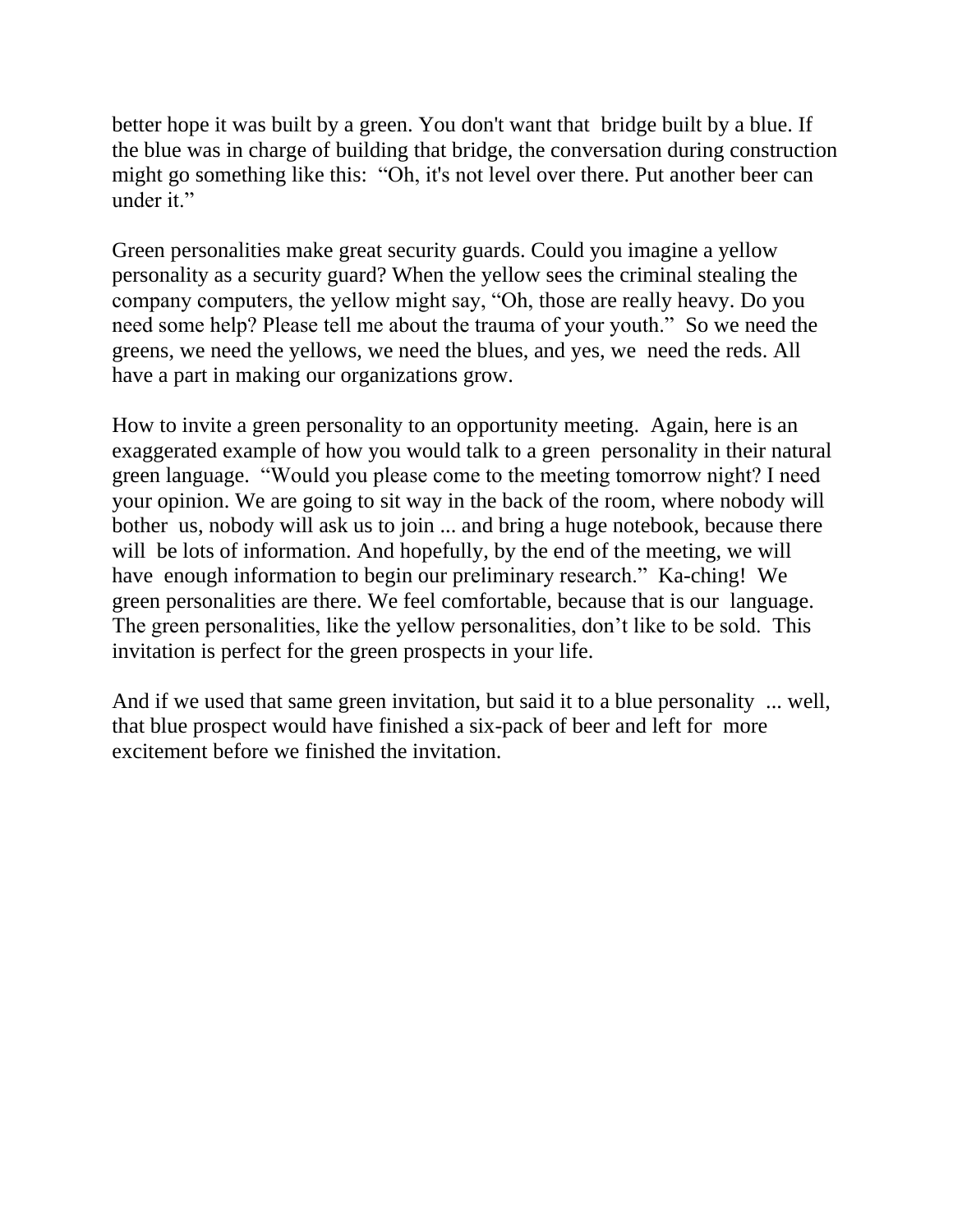## *So what color personality are you?*

Some people are so blue you just know their personality color right away. Whenever I see a four-year-old boy breakdancing and singing at the airport, I know his parents are going to have a long and interesting journey raising this blue boy. Some people are so red that it is easy to classify their color. When I see a young girl bossing around her peers and commanding the playground, I see a future politician or manager. She was born to lead and rule. I love it when people are easy to recognize. Then you don't need a huge personality test or questionnaire because you just know right away what color they are. But what about you? What color personality do you think you are? Most people have one primary color, and maybe a bit of another color. For myself, I am 100% green so I don't have to stress wondering what color I am. (Yes, I researched all the alternatives before deciding that I am 100% green.)

If you are unsure of your personality color, here are some reasons that it may not be clear to you. Reason #1: You are a yellow personality and are thinking, "Oh, I wish somebody could come and tell me what color I am." Reason #2: You are a blue personality and you only skimmed this book so far and you really weren't paying attention. Reason #3: You are a green personality and you are thinking, "I need a lot more information before I make my final decision."

Okay, just kidding about those reasons. Actually, the reds always know what color they are. If you ask them their own color personality, they reply, "We are red. We are the best color, and we don't need those other stupid colors." What if I feel that I am all the colors? We call that "psychotic." Multiple personality disorder. :) Okay, we all have a little bit of all the colors, but usually one color stands out the most, and maybe we have a secondary color that is pretty prominent also. You'll hear people say, "Oh, I am blue, but I also have some yellow." Yes, it is okay for blue personalities to care about people. It is okay for a green to occasionally speak up and take charge of a meeting. And if you feel you are two colors, that simply means that you can speak two of the color languages natively. That's great, and you should congratulate yourself. You only have to learn the other two languages, and then you will be able to communicate with every- one in their own native language. Ask your friends. We don't see ourselves from an unbiased viewpoint. So if you are not sure what color personality you are, simply ask your friends! They will be glad to tell you the color personality you are. To them it is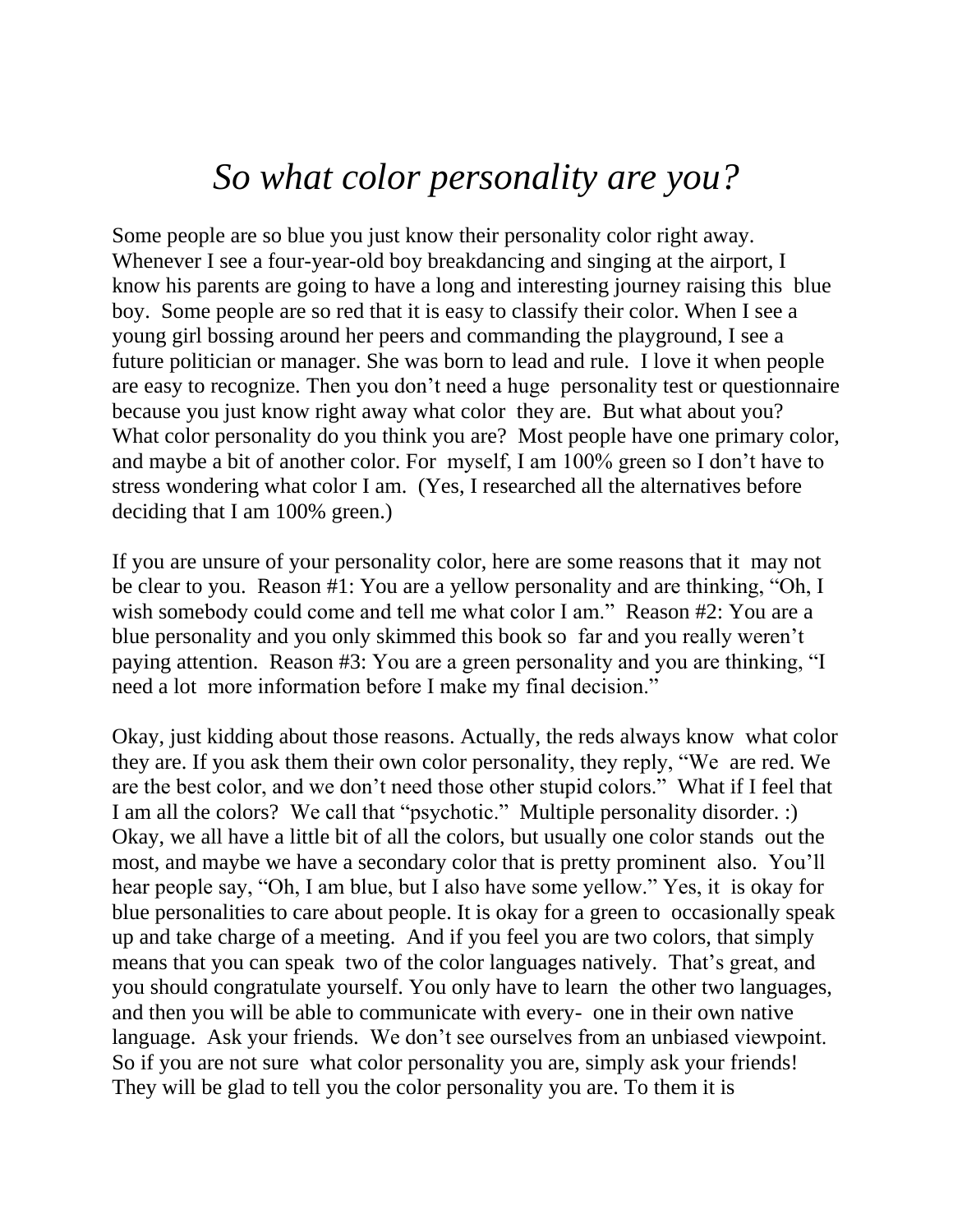obvious. My job color ... or is it my personal color? Many people do not know what color personality they are because they confuse their personal color with their job color. It is your personal color that is important. Jobs can come and go, but you will remain the same color personality. Concentrate on what color you feel you are, and don't let your current job influence your judgment. Here's why. Let's say that Anna is yellow. She loves hugging people. One day she gets hired in a customer service department, helping other people. Anna is so good at helping people at her job, she gets promoted to ... manager! Ooops. Red personalities love to be managers, but yellow personalities hate being managers. Now Anna hates her job because now she has to fire people. Anna is still a yellow personality, but she is now working in a red job, as a manager that has to fire people. Poor Anna. She cries every night. She is a yellow trapped in a red job, and she hates her life.

A lot of job dissatisfaction comes from people who have chosen a career that doesn't match their color personality. So forget the job. Look deep inside your prospects to find their true color personalities. Want another example? Imagine a blue personality stuck in a job as an accountant! That person is still a blue personality, but just stuck in a green job. Actually, it would be funny just to watch that blue personality in the accounting job. I could see him say ing, "Hey, the numbers don't add up! Let's have another beer!" I don't think I want my accountant to be a blue personality. We all speak the color language of our primary color easily. That is why it is easy for accountants to talk to other accountants, and for managers to talk to managers, and for two blue personalities to talk at the same time, and both are happy!

Some people are like me, all one color. I like being 100% green. And some people just don't see themselves realistically. I had one lady tell me, "Oh, I am orange that is, I am yellow with red ascending on the horizon." No, no, no. No orange, no red, just an out-of-touch yellow personality who thinks about her feelings too much. So, I told this lady, "You are yellow! So get on your imaginary unicorn and ride out and meet the world." She replied, "Okay, I will be a yellow then. I mean, if it is okay with you." :) You have to love the yellow personalities.

You still have to do tasks each day that are associated with the other color personalities. If you are a fun-loving blue personality, you still have to balance a check book and pay your taxes. And showing up for work on time may be a challenge, but it is something you have to try to do after a hard night of having fun. If you are a kind, yellow personality, you still have to take charge and get the kids ready for the school or insist that your dental patient take good care of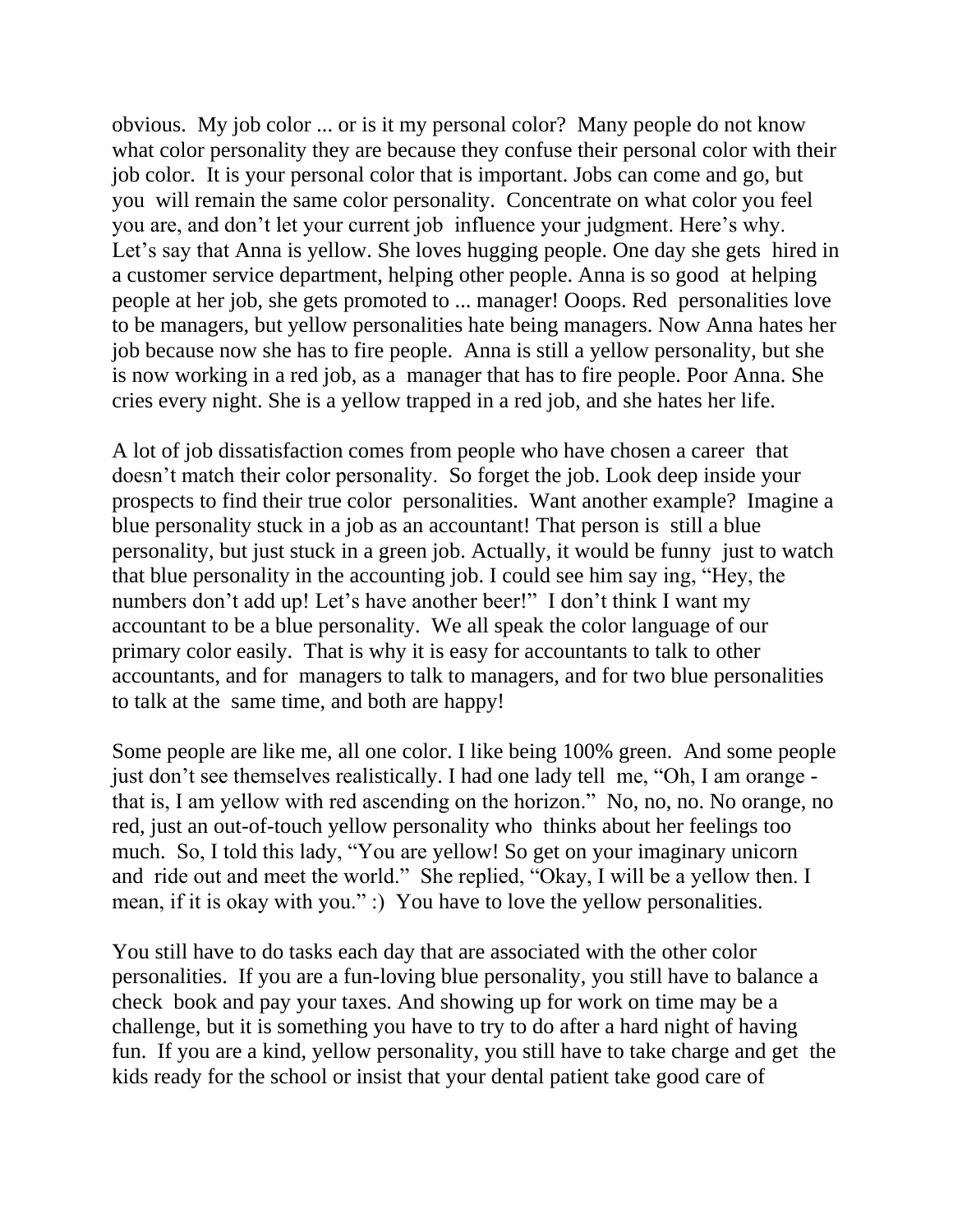his teeth. If you are a red personality, and your three-year-old daughter comes to you with a splinter in her finger, you have to be yellow for at least a little while. Most husbands say this: "My wife is so red. She always tells me what to do." But if the wife won't train her husband, then who will? If you are a green personality, you still have to move 13 muscles on each side of your mouth to form a smile when you are forced to be at social func- tions. "I am still not sure what color I am."

Let's make this even easier. Which are the two outgoing color personalities? The blue and the red. Imagine that a red upline leader promotes a sponsoring campaign. She says, "I want everyone on the team to talk to 50 strangers this week!" Well, the outgoing red distributors on the team will be thinking, "I can talk to my 50 strangers before the rest of the team even gets started." The outgoing blue distributors on the team will be thinking, "All right! We get to talk to strangers! This will be fun. Awesome. Let's go meet some strangers now." But the yellows and the greens? They are quieter, not nearly so outgoing. They do their sponsoring differently. They are not comfortable accosting total strangers. Instead, they will talk to fewer people, get to know them and build a relationship, and then introduce their business.

Of course the reds think the greens and yellows are a bunch of whiny losers because they are not talking to every stranger they meet. The reds don't understand that their way is not the only way to build a business. Okay, so understanding which personalities are outgoing helps. If you are outgoing, there is a pretty good chance that you might be a blue or a red, right? But how do you know if you, as an outgoing person, are a blue or a red? Well, if you are already talking ... you are probably a blue. And if you are a red personality, then you are already thinking, "I don't need any of those other three stupid, useless colors." :)

What about the quieter colors? If you are quieter, you are probably yellow or green. But, which one? Well, there are two quick tests you can give yourself. Test #1: Ask yourself, "Do I have a personality?" If the answer is yes, you are a yellow. Test #2: Ask someone to give you a huge hug and see what happens. :) This movie example tells it all. Jerry "D'Rhino" Clark gave me this story about the color personalities. In the movie *Titanic*, the ship hits an iceberg and sinks. So what are the different personalities doing while the ship sinks? 1. The yellows are fluffing the pillows in the lifeboats so the survivors will feel comfortable. 2. The blues are still at the bar with the band. Why not? The drinks are now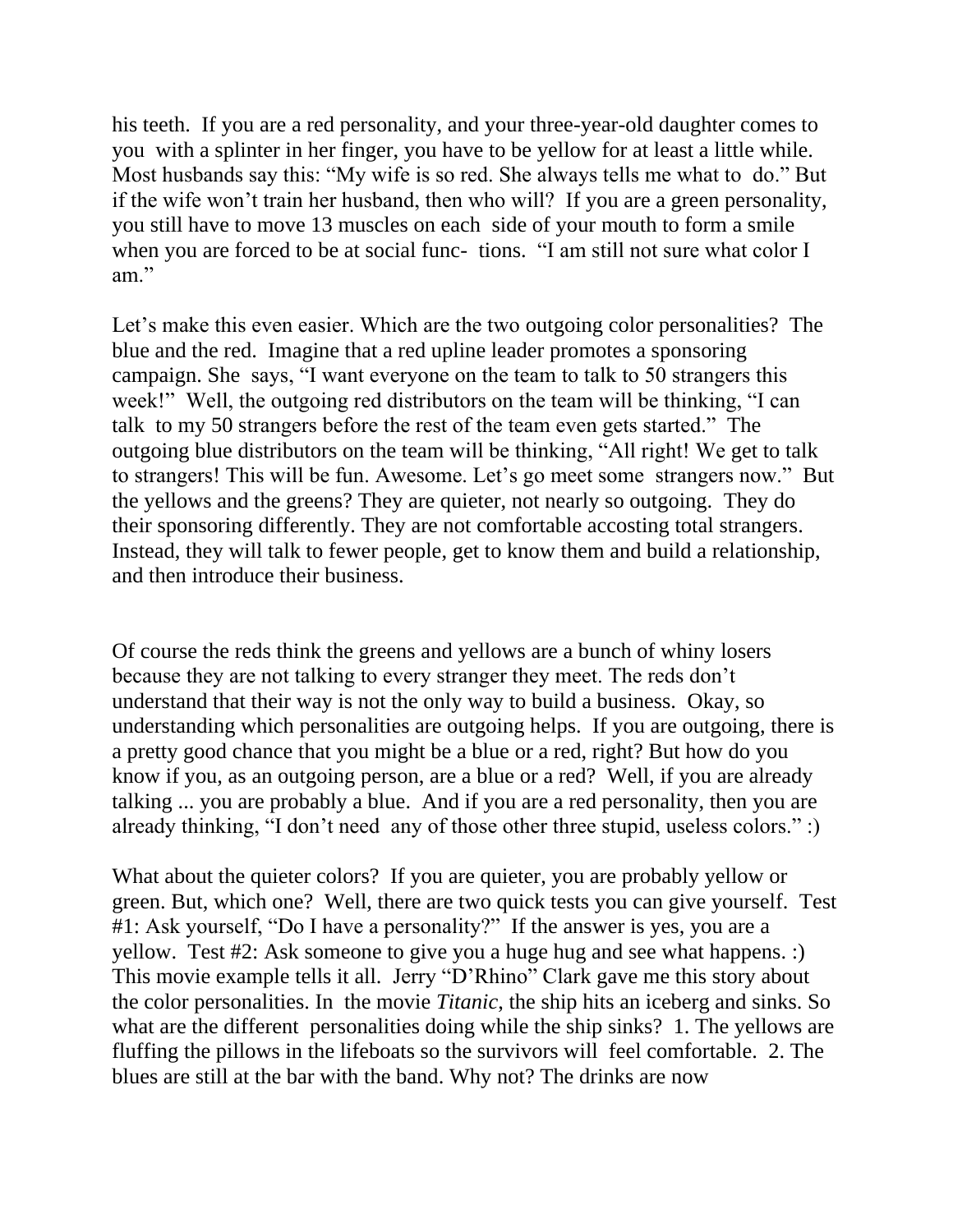free. 3. The reds have already organized and left in the first lifeboats available. 4. The greens are calculating the pressure in pounds per square inch that would have been necessary for the iceberg to penetrate the hull. Bottom line: It doesn't really matter what color you are. All of the colors are good. You are born with your color personality, so relax, enjoy your color and don't stress yourself by trying to change your color. What does matter is the color your prospects are. You want to talk to your prospects with language that is familiar and com- fortable to them. We want our message to go straight to their minds and to their hearts, with no translation needed on their part.

*Discovering your prospect's secret language.* Remember, the real skill here is figuring out quickly what color personality your prospect is. Once you know your prospect's color, just a few words in your prospect's language is all you need to communicate clearly. The easiest way to learn that skill is to actually do it. So are you ready to try this out in real life? I want you to pick a partner now. Maybe someone in your downline, your spouse, a stranger ... anyone. Find someone near you now, or maybe pick up the telephone and call someone you know. Next, I want you to have a little conversation with your partner. Just a short two- or threeminute conversation will do. You and your partner can talk about anything you want. You could discuss the weather, sports, the latest soap opera ... anything that is interesting for both of you to talk about. At the end of your conversation, ask yourself, "So what color personality was my partner?" Clear? Unsure of your partner's color personality? Before you panic, let me tell you my results. I can only figure out the color of my prospect about 50% of the time. Half the time, I have absolutely no idea what color my prospect is.

Why? Maybe my prospect is a little bit of everything. Or, maybe I am not paying close attention. I don't know, but I am simply happy picking out the most obvious personality colors. That means that 50% of the time, I have no idea what color personality my prospect is, but I do know that since my prospect is not an extreme version of any of the color personalities, a regular generic presentation will be okay. But, here is the magic. The 50% of the time when I do know what color my prospect is, all I need to do is say just four or five sentences, and my prospect is ready to buy or join immediately. The communication is so clear, so targeted, that when you speak in someone's native color language, they "get it" right away. I am thrilled with this sort of super-communication with half of the prospects I talk to. You can earn a fortune by super-communicating with half of your prospects. And the great news is that anyone can do this. All you have to do is take advantage of the obvious prospects who have a clear and easy-to- read personality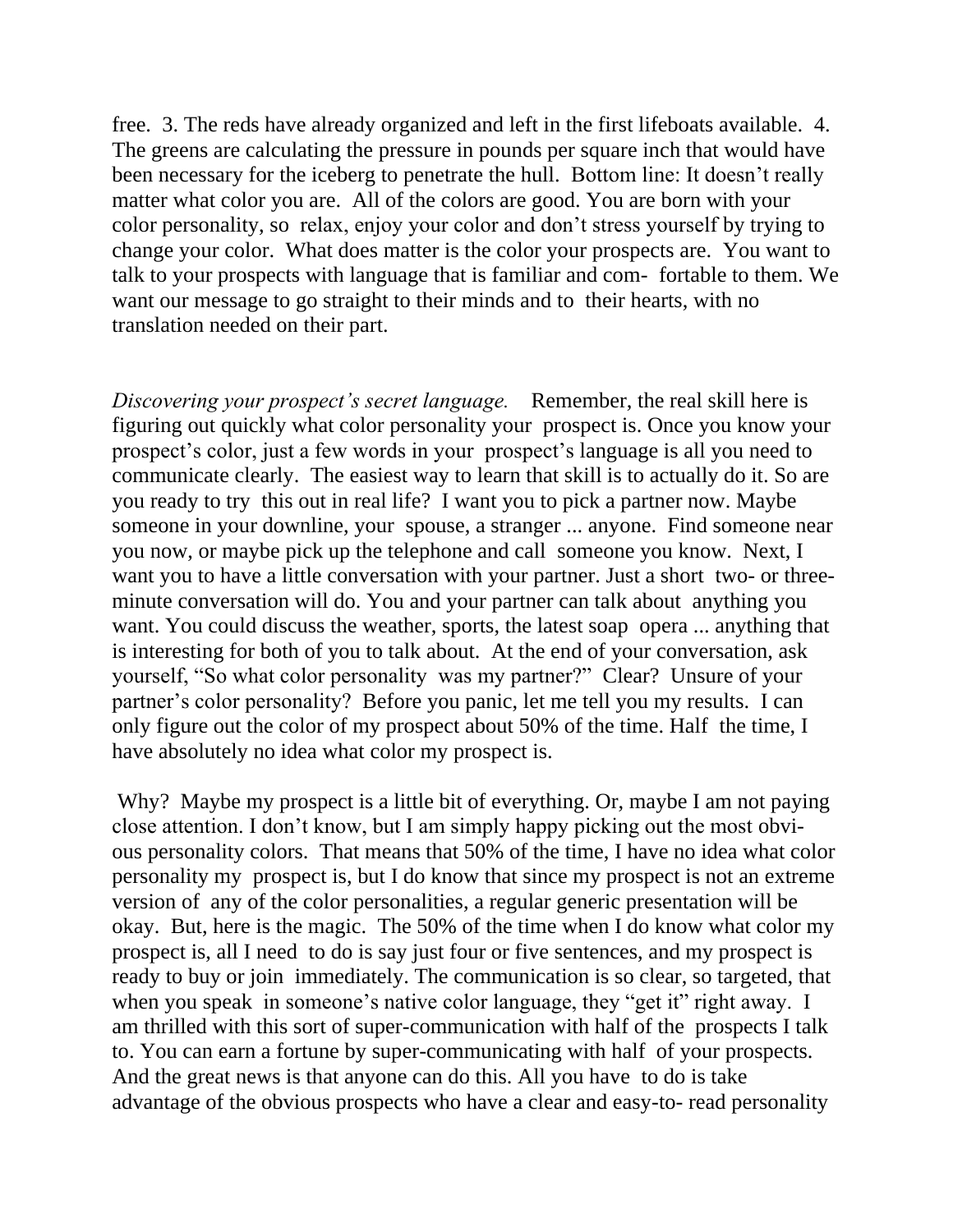color. So I hope you feel relieved. You can pick out 50% right now. And if you decide to get better and more observant, great. That just gives you more people you can super-communicate with. So, are you ready for that test with your partner? I know what you are thinking: "Before I talk to my partner, what clues do I look for?" Would you like some tips? If your partner says, "Oh, before we talk, would you like some cookies?"

Yes, that would be a ... yellow personality. If the person you chose for your partner is already talking before you even say your first word ... okay, that person would be a blue personality. If your partner says, "Just get to the point, we don't have a lot of time to waste," then whoa, you're talking to a red personality. And finally, let's say your partner avoids the conversation and says, "Couldn't we just text or email this instead?" Yes, you would have a green per- sonality as your partner. Okay, a bit simplistic and exaggerated, but this really is pretty easy. Have fun practicing!

*No agenda means quality conversations.* In the last chapter, you had a chance to call or talk to a friend, and listen care- fully for clues to determine that person's color personality. Now, let's see what happened. #1. No rejection. Yes, because your partner was doing most of the talking, there was no chance of you saying something to get rejected. You weren't trying to sneak in a sales pitch at every opportunity. You have heard those "agenda" conver- sations before. They sound like: Stranger: "Yeah, my name is William." Distributor: "William? That is awesome. William starts with the letter "W" just like my current company, World Wide Widgets, and as you know, we make the best widgets known to mankind. Our research scientist can beat up your research scientist. I have testimonial letters from over 80 customers. Let me read them to you now ..." #2. New best friend. People love great listeners. They sense you are interested in them, and are listening closely to what they say. Because your focus was entirely on your partner in this exercise, you avoided a common error of conversation, which is: Not listening to the other person because you are too busy trying to figure out what you want to say next. People sense your sincere desire to hear what they have to say.

#3. Easy to do. Because this simple exercise is easy to do, we won't be fearful when we talk to strangers. Now it is easy to have stress-free conversations wherever we go. Try this. Let's say that you make a goal of talking to one new person every day. No agenda. No sales pitch. Just talk to one new person every day, and for fun, see if you can pick out that person's color personality. This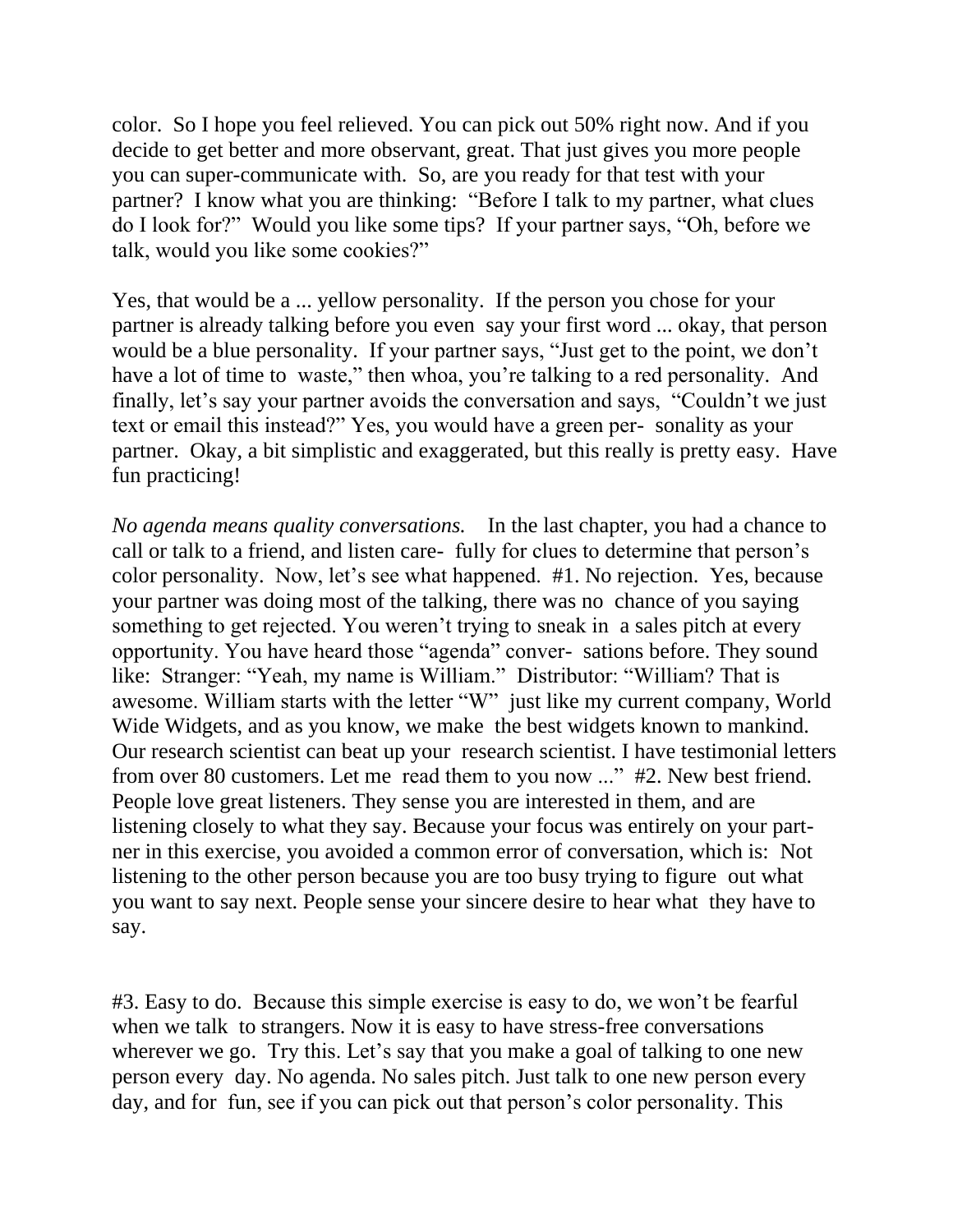exercise would only take a minute or two to do every day. Now, what would happen if you did this? First, you would get pretty good at recognizing the color personalities of people. It would be fun and entertaining for you. Second, you would have 365 new contacts who think you are a great lis- tener. What a terrific way to build your warm market of future prospects. Third, and this is really exciting. Because you were such a good listener, and because you were a sincere listener ... 20, 30 or even 40 of these strangers might ask you what you do for a living, or at least want to know more about you. You could have five or ten people literally volunteer to buy what you sell or join your business, just because they like you! This is truly sponsoring with no rejection.

*Now the world makes more sense.* Once we know the four personalities, we can understand why some people act differently than we expect. Here are some great examples. Blues should not explain anything. I was introduced to the four different personalities by my friend, Jerry "D'Rhino" Clark. Jerry, of course, is a red personality, but he has a lot of blue personality too. And blue personalities should not explain anything! Jerry sent me his audio album on the personalities. He had one audio explaining each of the four color personalities ... but there were six audios in total. Six??? Yes, it took Jerry two audios to warm up before he got to the point. That's a blue personality explaining things. And when Jerry finally got around to explaining each personality, I just didn't "get it."

I couldn't relate to the quadrants, the explanations, and I wasn't really sure how to take the theory and apply it. Why didn't I understand? Because I am a green personality. We want facts, steps, detailed explanations, and complete instructions on how to put this information into use in real life. So what happened? I passed on the six audios to a friend of mine, Michael Dlouhy, who is also a blue personality. He "got it" immediately! Michael put the theory and information to use and had spectacular results. Now, I was really intrigued. It seems like blue personalities communicate perfectly with each other, but it all sounds like disjointed gibberish to us green personalities. It was after seeing Michael's results of understanding the four personalities - and after Michael's insistence - that I took on the task to explain this to others in a logical, step-by-step, green manner.

Greens are great at taking complicated ideas and explaining them in a sim ple way for others to understand. Blues should be doing things. Blues were made for action. But greens should explain things. And greens have plenty of time to do this since they have lots of planning to do before they take their first action step. We are born with a color personality. Think about it. A couple has four children. From an early age, maybe the oldest child, a girl, has taken on the responsibility of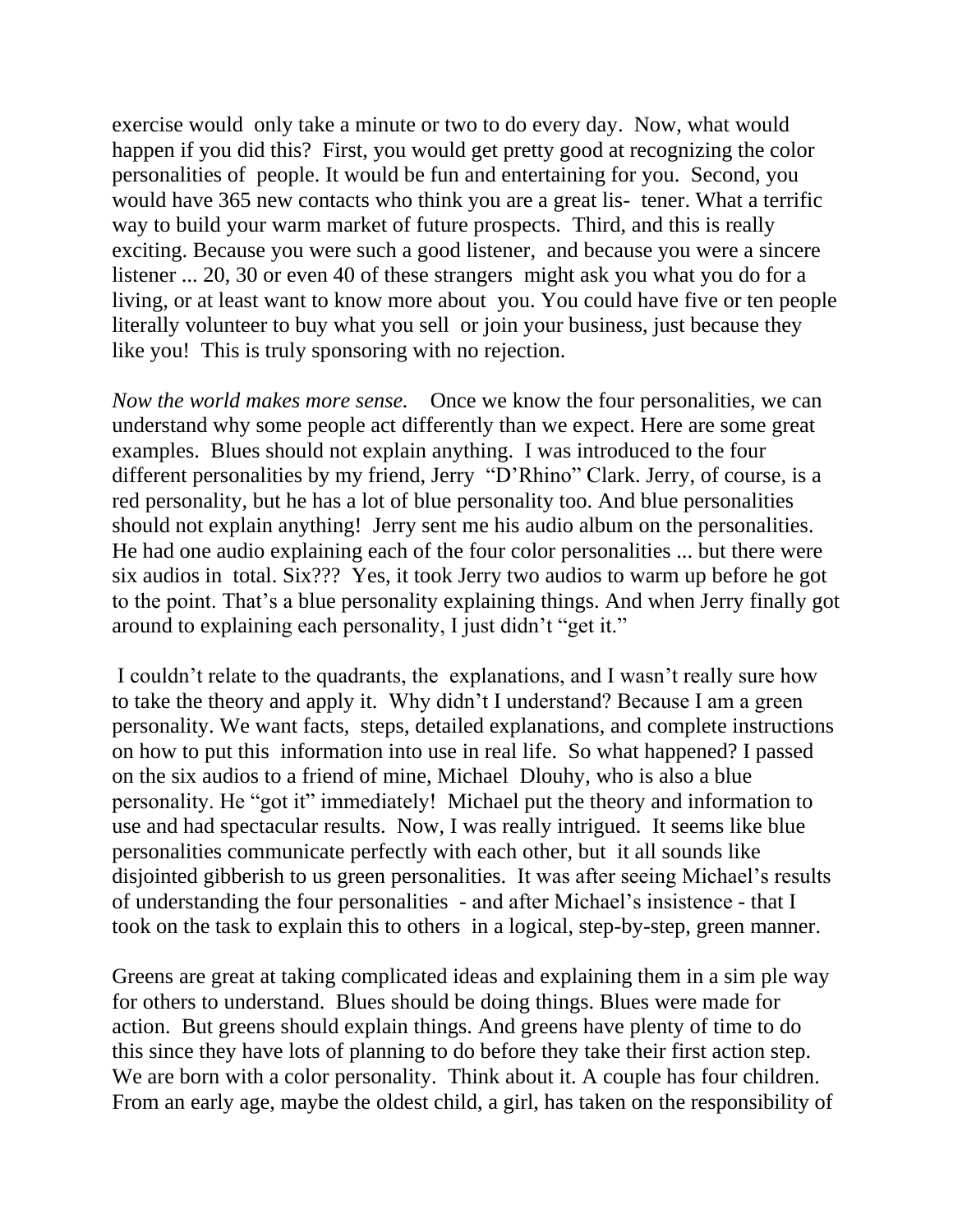caring for her younger siblings. Her yellow personality and caring just came naturally. One of her brothers seems undisciplined and has a short attention span. His frantic energy, his need for interaction and constant movement means his parents are going to have years of frustration if they don't realize he is a blue personality. He dances during class at school, wants to explore everything, and sitting still at dinner without singing is impossible. Another brother appears just the opposite. His green personality helps him focus on reading books, organizing his room, and creating structure and order in his life. And finally, the younger sister stands on a chair in pre-school and gives or- ders to the other children. Her red personality challenges every request from her parents. She wants to do everything herself and everything turns into a competition. We marry people of a different color personality.

Why? Because they have skills and abilities that complement our weaknesses. For example, what if a green married a blue? The green could balance the checkbook, make sure things got done on time, and schedule the week. And the green could have fun just watching the blue spouse have fun. The blue spouse could take care of all the social relationships, entertain their friends, and put a little excitement into their lives. Or what would happen if a red married a yellow? The yellow would tolerate the abruptness of the red and understand that maybe the red wasn't being unkind, but was just being direct and to the point. The red spouse could be in charge of disputing the restaurant bill, something the yellow spouse would never do.

What would happen if someone married a person of the same color personality? Well, if two yellows got married, they would become missionaries in a foreign country, and you would never see them again. If two blues got married, that would be a 24-hour hangover, and they would be the loudest neighbors you ever had. If two reds got married, that would be ... war. But who knows, they may form an alliance and then conquer the world. If two greens got married, well, why bother? It would be more fiscally responsible for them to file their taxes as single individuals.

*Why prospects say "No" to great things.* In the beginning of this book, I wrote: \*\*\* Does this look familiar? Have you ever talked to a prospect and had this happen? 1. The prospect desperately needed your product. (And you just happened to offer this product to your prospect.) 2. The prospect desperately wanted your opportunity. (And you just hap- pened to offer your business to your prospect.) Then, at the end of your presentation, the prospect says, "No." What happened? What went wrong? Does this seem strange to you? \*\*\* Well, now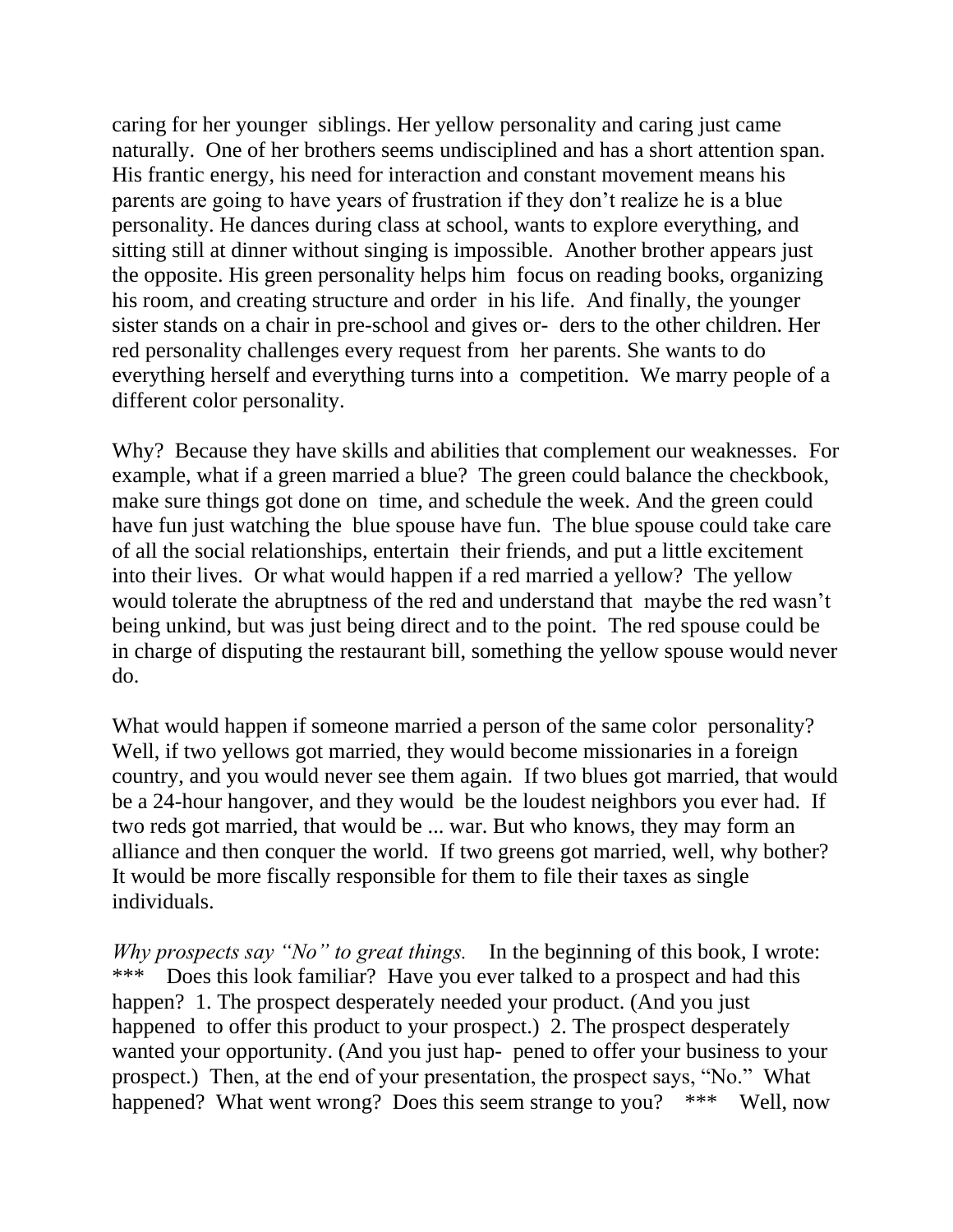it probably doesn't look so strange after all. In fact, it is obvious. We simply talked to our prospect in the wrong color language, and our prospect didn't understand us. Here are some examples of how this misunderstanding shows up in our presentations.

**Green vs. Blue.** Imagine a green giving a presentation to a blue. As the green slowly recre- ates the history of the company, reads the policies and procedures, references the research and awards, and begins the compensation plan explanation ... what is the blue doing? The blue has finished a six-pack of beer and is contemplating jumping off a cliff to avoid any further torture from this green information maniac. The company could be awesome, but the communication of the company's awesomeness stopped after 30 seconds of mind-numbing facts from the green. The blue will never join, and the blue's decision not to join had nothing to do with how awesome the company was.

**Blue vs. Green.** But what happens when a blue gives a presentation to the green? It sounds something like this to the green. "Let me tell you about the company. I went to my first presentation right after the big game between the Rangers and the Rovers. You should have seen that game. And the hot dogs were awesome. I don't know what they put in those hot dogs, but they are the best hot dogs I have ever eaten except for the time I flew to Germany for Oktoberfest. You wouldn't believe how long that flight is. I think I had five or six of those great drinks where they put those little umbrellas in them. Sort of reminds me of my second cousin's mother who was our teacher in fourth grade. She always threatened us with her English um- brella. Of course we were afraid, those English umbrellas are highquality and you know they could be lethal. By the way, did you see the movie *Lethal Weapon* with Mel Gibson? Wow. He was all action ..." Will the green ever join? Of course not. Even though the company would be a perfect fit for the green prospect, the green needed all the information to make that decision. And with a blue presentation, no information is ever delivered.

**Yellow vs. Red.** Imagine a yellow giving a caring, socially-responsible invitation to an opportunity meeting to a red personality. "Oh, would you please come to our meeting? Well, it is not really a meet- ing, as we all sit in a semi-circle, so we all feel equal. And after the company song, we have the cookie-giving ceremony, then there is the group hug ..." Arrrggghhh! What is the red personality thinking? "These yellow people are using up valuable oxygen here on earth! They bet- ter create more oxygen from their organic gardening. They should pull their own weight and stop being parasites in our business society." Of course, the red will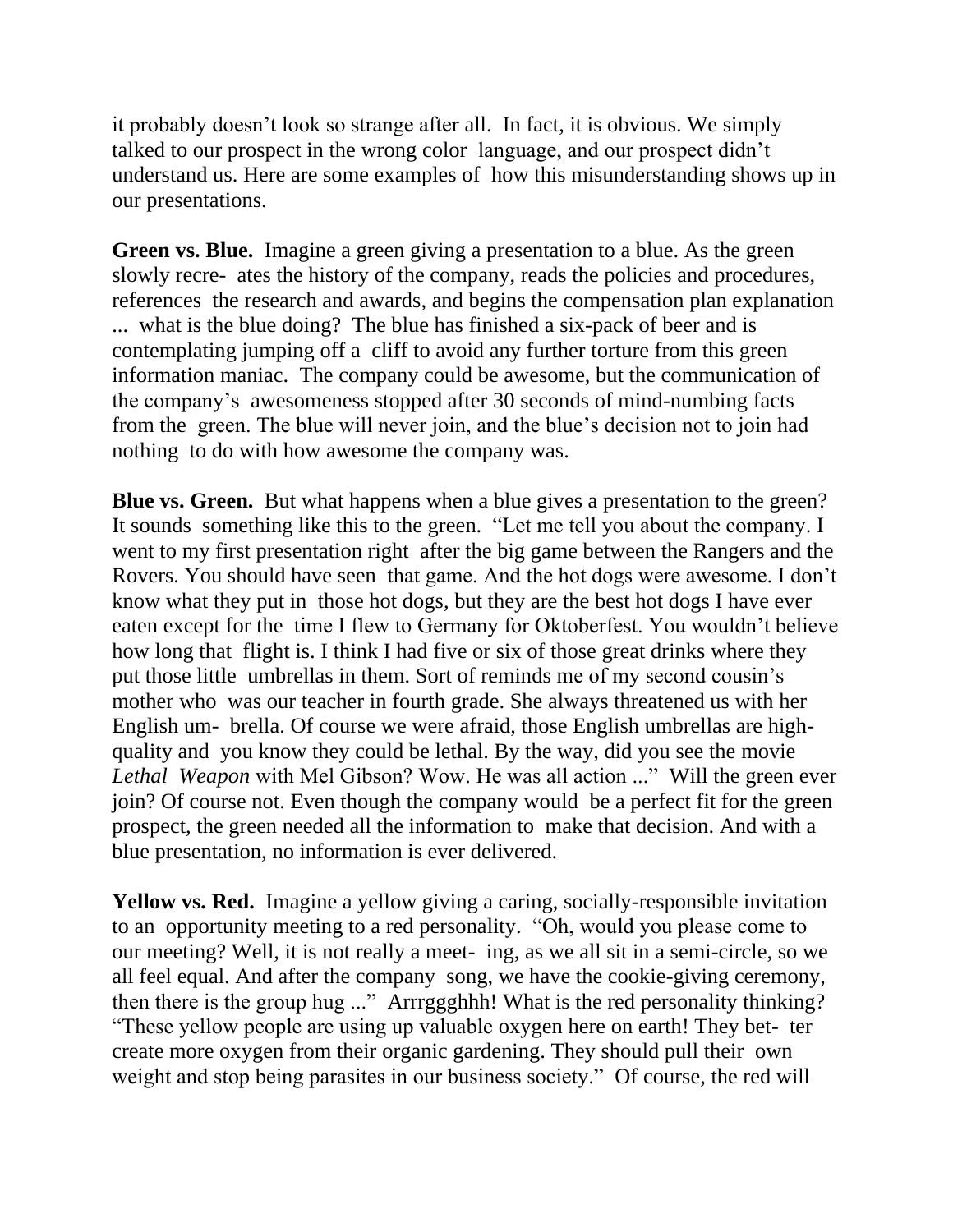never join because the red won't even attend the pre- sentation. Hmmm, this might be why yellows don't recruit very many red per- sonalities.

**Red vs. Yellow.** Oh, this could get ugly. Here is the short version. The red says this to the yellow: "Give me all your money, and then I will tell you what it is!" The yellow doesn't want the red to feel bad or rejected, gives his credit card, goes home, and is afraid of answering his telephone for months because it might be his sponsor.

So that is why people don't join. We don't need better PowerPoint presentations, and we don't need better videos and brochures. Those things aren't the problem. The problem is us. If we fail to translate our message into the color language of our prospect, then nothing will save us.

*Three magic questions.* Some prospects are easy. They are so much of their color personality that their color simply shouts out at you. However, with other prospects, it may not be so easy. They seem a bit re- served; so are they yellow or green? Or they seem more about results and the bottom line; so are they red or green? I have three magic questions that help guide me in quickly identifying their color personality. #1. What do you do for a living? What if your prospect answers, "I am a caseworker for child care services, helping suffering children find better homes." It is a pretty good clue that your prospect is a yellow personality based upon his profession.

Or what if your prospect answered, "I am a computer systems analyst that specializes in integrating machine language code into modern programming languages." Hmmm, there is a good chance this prospect is a green person- ality based upon his profession. But this is only a guideline, a hint to look deeper. Why? Because people may be in a job or profession that doesn't match their true inner personality. For example, Mary is a yellow personality and she gets a job as a counselor for college admissions. She loves her job and helps students find the right courses and direction in their lives. She is so good at her job, she gets promoted to be the manager of all the counselors. Now she spends every day monitoring reports and paperwork, and sometimes she has to fire people! She now hates her job. This often happens when people choose a job closer to where they live that doesn't match their personality. Here is another common scenario. A child is a blue personality, but is forced to become an accountant by his parents who were accountants. Every day is then torture. So finding out what people do for a living isn't foolproof. But it does serve as a hint so that we can ask further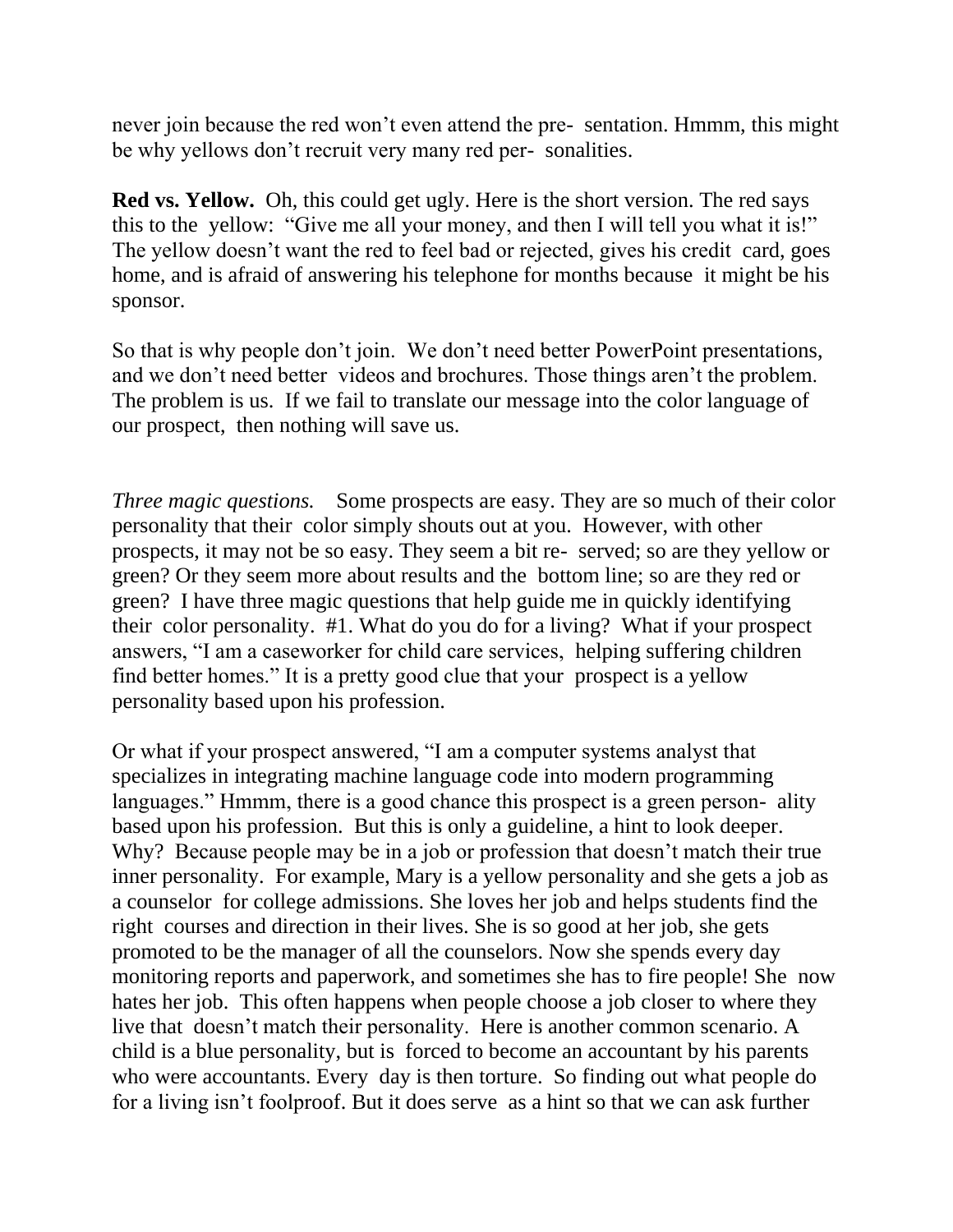questions. #2: What do you do in your free time? I love this question, and it is a lot more accurate. Why? Because people can choose what they do in their free time. Want some examples of the answers you might get to this question? "I love to sing karaoke, dance and act. I love to perform and be around peo- ple. Guess I was made to be social." Obviously a blue personality. "I usually spend quiet evenings at home enjoying my favorite books, surf- ing the Internet a bit, and doing word puzzles." Okay, an exaggeration, but obviously a green personality. "Free time! I don't have free time. I am busy working on my career and conquering the world. Did I tell you about all my accomplishments so far this week? And I did all these awesome accomplishments from my new, lavish seven bedroom home that has the best home stereo system, the finest masonry ... and did I tell you about my art collection? I picked the paintings out personally by outbidding everyone, so that I could take the painting home in my new car ..."

Yes, we are talking to a red personality who has had too much caffeine. "I help the local volunteer group raise money to help orphaned puppies find their longlost fathers. You know, we knit woolen sweaters for these pup- pies with their own monograms." If you can't tell that this person is a yellow personality, then you probably skimmed this whole book because you are a blue personality. :) I frequently ask prospects this question: "What do you do in your free time?" I find their answers interesting, the prospects relax because they know I am truly interested in them, and I also get to understand my prospects better by discovering their underlying color personality. #3: What do you like most about your job or hobby? This question exposes people's feelings. And their feelings really show their color personality most accurately.

Let me give you an example. I am standing in line to get my driver's license. After a little conversation with the man in front of me, he tells me that his hobby is making delicious, aromatic gourmet food that is irresistible to animals. So I am thinking, "Wow. That is awesome. He must be a true yellow personality to go through that much effort to bring a little happiness to wildlife." Then I ask him, "So what do you like most about making gourmet food for wildlife?" He answers, "It is awesome to see these creatures get suckered in with my food so that I can blast them away with my new high-powered rifle and make more trophies for the wall in my den." Uh, maybe my prospect isn't a yellow personality after all. By asking this third question, "What do you like most about your hobby?" - I learn his deeper feelings that expose his real color personality. So when you ask deeper questions, you get closer to the true personalities of your prospects. See if you can pick out the color personalities from the answers to these questions: \* "I love my job because I meet lots of new people every day." \* "I feel a deep sense of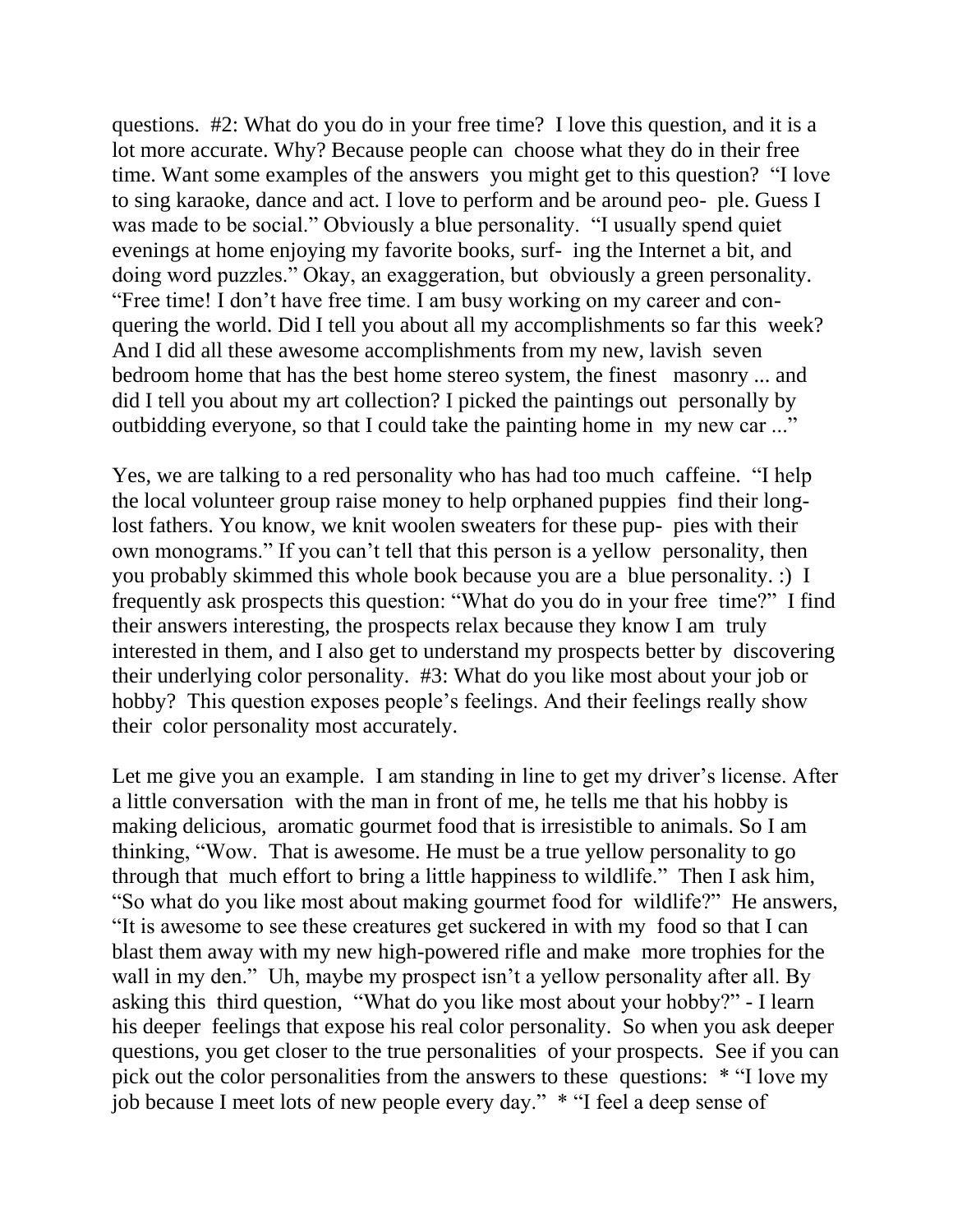contribution when I help people find the job of their dreams." \* "I love playing this video game because it lets me compete with players all over the world and it posts our scores." \* "I can work on my own. No supervision or distractions. And all I have to do is provide a concise report at the end of the week detailing pertinent infor- mation."

*The language of colors.* Many times people ask me, "But how can I determine my prospect's person- ality color over the telephone?" The answer is easy. Just listen. Listen for the words your prospect uses to describe what he wants and how he sees the world. More yellow language. Let's first consider the words your yellow prospect might use while in con- versation with you on the telephone: Care Feel Help Assist Mindful Protect Anxiety Concern Stress Hardship Support Regard Worry Polite Troubling Bother Responsible Safe Perceive Sense Endure Suffer Like Feeling Consider Aid Benefit Service Relieve Heal Save Improve Alleviate Accommodate Encourage Some blue language.

If you are having a telephone conversation with a blue personality (okay, you are just listening and the blue is just talking), you will hear words such as:

Exciting Fun New Travel Adventure Awesome Active Dynamic Alive Keen Busy Entertaining Thrilling Wonderful Amazing Mind-blowing Dramatic Buzz Latest Different Trip Roam Wander Risk Dangerous Experience Daredevil Tour Explore

Some red language. If you are having a telephone conversation with a red personality, you will hear words such as:

Power Control Compete Money Losers Winners Authority Dominate Drive Force Weak Leverage Strong Solid Helpless Useless Command Manage Goals Achieve Execute Win Score Success Work Results Fail Wealth Cash Profit Lucrative Financial Champion Conquer

Some green language.

If you are having a telephone conversation with a green personality, you will struggle, since the green will always be checking what you say for accuracy. It is hard to get a green personality to open up and communicate. When the green does speak, you will hear words such as: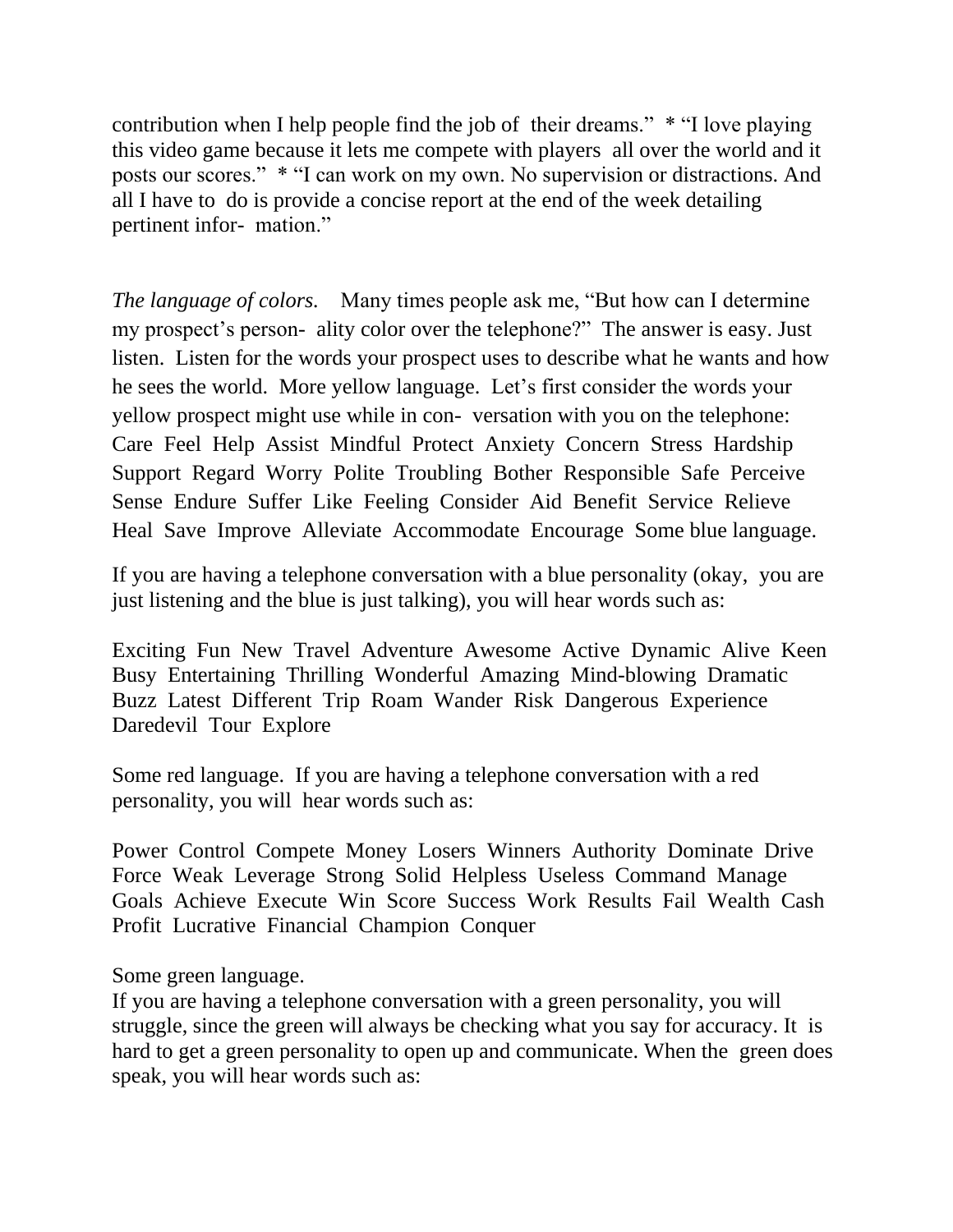Facts Data Figures Information Security Research Proof Guarantee Assurance Commitment Truth Certain Logic Rely Statistics Judgment Protection Safe Evidence Confirm Thinking Common sense Test Experiment Analyze Examine Survey Investigate Ponder

And even in writing. Yes, when writing, people will give you hints about their inner personality color. Just read a lengthy email from a yellow and the words of the yellow per- sonality will jump out at you. Or read the short memo from a red personality and observe all the control- ling words and directness. The better we are at listening and observing, the easier it becomes to distin- guish the color personalities of our prospects. These can be your words, too. Remember, when you are talking to a prospect who is a different color per- sonality than you, use the words of their language to describe what you are offering. Don't describe things in your language.

Always describe your offerings in the native language of your prospect. Do you need to memorize and know all these words? Of course not. They will become obvious in time. But for now, just remember: Yellows: Help. Blues: Fun, exciting, adventure. Reds: Power, results, achieve. Greens: Information. That is enough to get you started. Just like learning to drive, the first few days are difficult, but each day things get easier and more automatic.

*More on motivating the different color personalities.* As network marketing leaders, motivating our team is important. The ability to motivate people is a measurement of leadership (sounds a bit red, doesn't it?) One type of motivation doesn't fit everyone. For example, the red leader gives a motivational speech to his team and ends with a challenge to the team by saying: "I want everyone here to talk to 40 new people tomorrow. I don't care what it takes. Losers have excuses. Winners just ... do."

Well, think of the different responses from the team members. The reds on the team are thinking, "I will talk to 50 new people tomorrow. I am a winner! Look out world, here I come!" Any blues that were listening will think, "Woo-hoo! Awesome. Talk to more new people. This sounds exciting!" The yellows are thinking, "Oh, I don't want to do that. I want to build rela- tionships with people. I don't want them to feel just like a number. I am not comfortable with this at all." And the greens are thinking, "Ridiculous. Talking to 40 new people is like throwing mud on the wall and hoping some of the mud sticks. We need to educate these prospects one-by-one on the benefits of owning their own busi- ness. And I am not comfortable accosting strangers on the sidewalk just to meet some artificial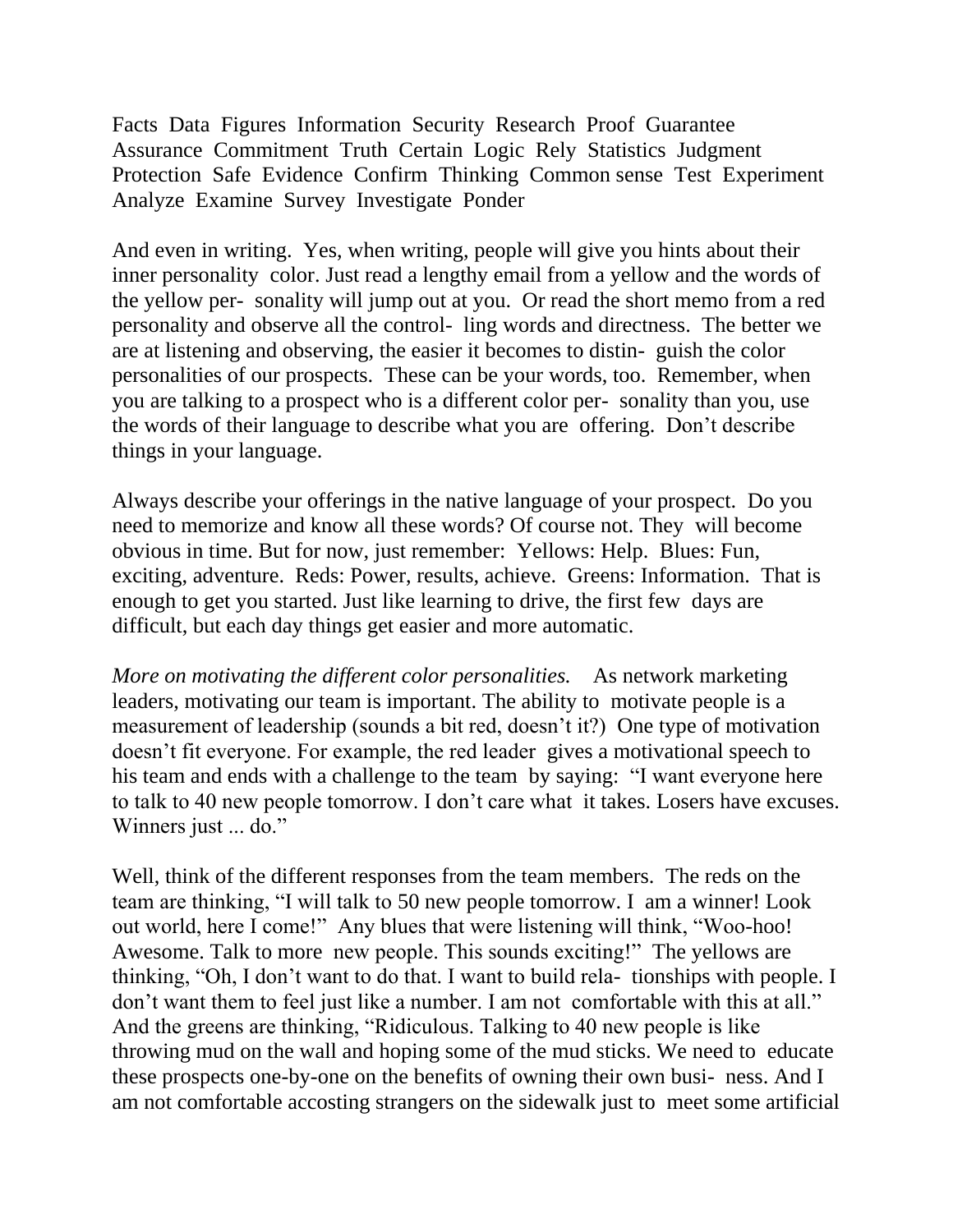number of contacts to satisfy my red leader." This is why some great contests and motivational campaigns fail. One size doesn't fit all. And maybe one contest or campaign doesn't fit all. So let's consider how we would motivate each individual color personality, to better understand why not everyone gets motivated the same way we do.

**Motivating the yellows.** Will money motivate the yellows? Not really. What about travel? Well, the yellows are thinking, "Oh who would take care of my cat, Fluffy, while I am gone? And who would talk to my plants? And what would they say?" Leaving home isn't that motivating to the yellow personality. So let's go back to that key word, "Help." Yellows will leave their comfort zone to help others. So all you have to say is, "All the profit from our retail sales this month will be donated to orphaned kittens." Now your yellow distributor is a retailing machine. It is easy to talk to strangers to support a bigger cause. Or maybe an upline leader says, "I just need a few thousand more dollars in volume to make it to Presidential Director." The yellows are the first to purchase more and sell more to help someone else achieve a goal. Yellow personalities overcome all their fears when the mission is not about themselves. Their mission is to help others. Yellows also enjoy the concept of community. They love to belong and contribute. Picnics and social events are bonding experiences. One of the teambuilding events I have used is holding a potluck dinner. My group would meet in a community hall and distributors would bring a food dish that they had cooked or prepared. Everyone shares and tries each other's food, and it is an inexpensive, enjoyable evening out with friends who have a common interest. The yellows lived for this event. They loved it. They brought extra food. They brought their friends. And their friends left the dinner with samples, products, and even an audio about the business. It was easy to invite their friends. No official opportunity meeting, just social, caring people talking about their product experiences, how the extra money helped their lives, and about their dogs and cats. Having a pot luck dinner every 60 or 90 days guarantees that the yellows will be motivated. By the way, how do you think the blues felt about the potluck dinner events? Woo-hoo! More people to talk to. And how do you think the reds felt about these potluck events? (Assuming the reds had feelings ... okay, enough red jokes.) Well, the reds hated these events. They would say things such as, "But no one got to see the compen- sation plan! This needs to be an official meeting with me talking and everyone listening. This social chit-chat is so inefficient." And how do you think the greens enjoyed these potluck dinners? Ha! An- other trick question. The greens didn't come because there were people there!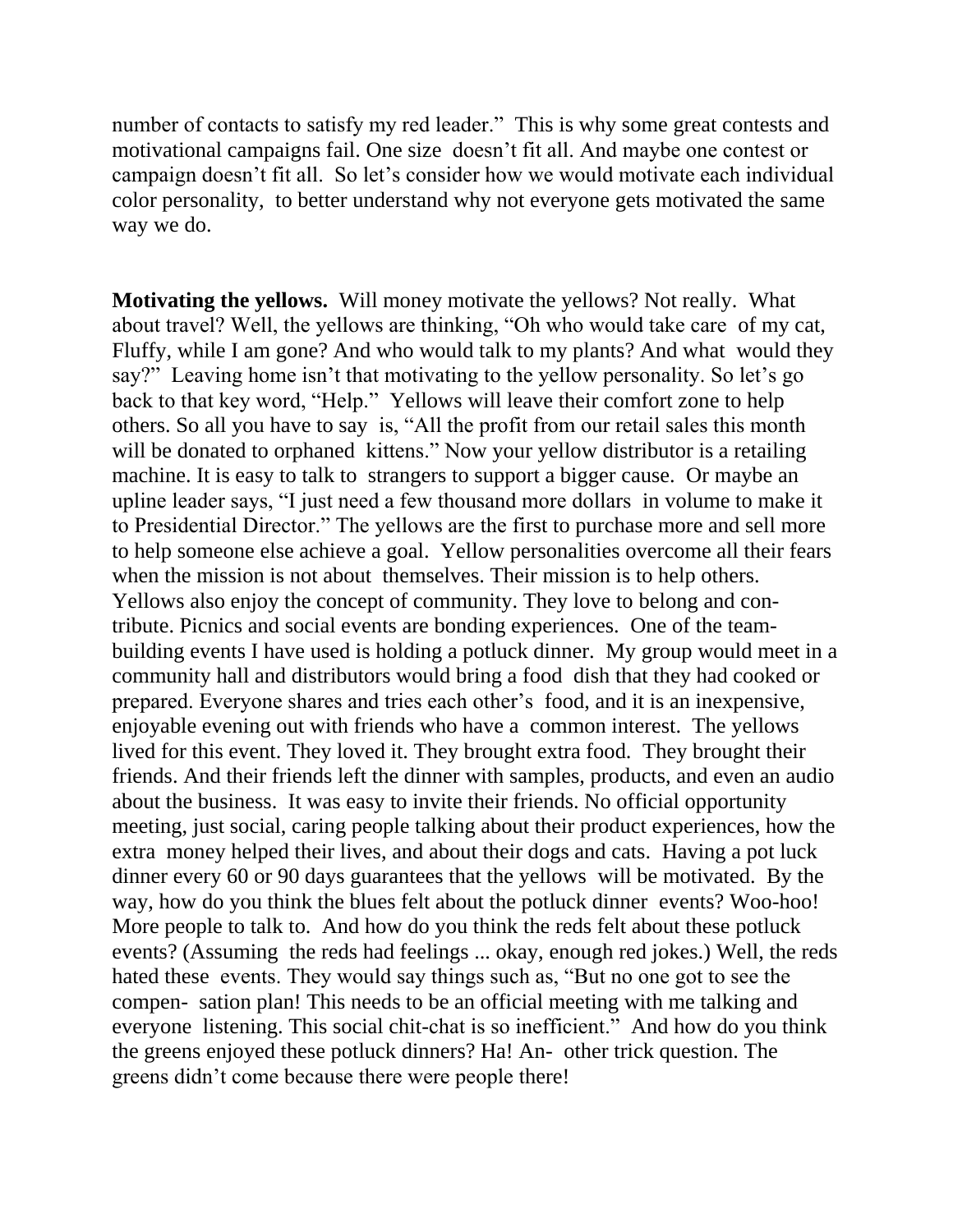**Motivating the blues.** Easy. When the company announces any travel incentive, the blues are al- ready talking to everyone they know at hyper-speed. They can't wait to go somewhere new and experience new things. It is not the recognition, and not really about the money, but it is about having fun and excitement. To a blue, simply say, "We are having a party after the opportunity meeting, just for distributors who bring a guest." Done. The blue personality is guaranteed to bring a guest just to be able to attend the party. They will be saying to strangers, "You've got to join now, and you've got to bring a guest too. We both want to be at that party after the meeting." If the contest includes international travel, oh my! The blue personalities are the first to run out after the announcement in a frenzy, ready to contact everyone. They will be saying, "You have to join now! We can both qualify. We will fly over on the chartered 747, there will be karaoke on the plane, barrels of iced beer in the aisles, when we arrive we will start taking tours all day, party all night, meet new people, we will stay awake for 72 straight hours, we can be roommates ..." And the blue will hardly mention the company or the products. It is all about the international holiday.

**Motivating the reds.** Oh, this is easy. Reds are already self-motivated. They are hard-wired for achievements and results. They love competition. Winning is living. You can motivate reds simply by listing the top producers in your newsletter or on your webpage. They will constantly be striving to rank higher in the standings. And, the more positions in your compensation plan, the more chances they have to achieve a higher ranking. Win a trophy? Of course. The reds believe that the trophy belongs in their home. And what's nice is that every other red on your team believes that trophy belongs in their home also. The reds push each other to higher production and better results. If there is a trip or holiday to be won, the reds don't really want to go on the trip because that takes time away from building their businesses. However, the reds don't want to be seen as not qualifying, so they excel at almost any incen- tive. And don't forget recognition. When the company newsletter features a hus- band, wife, two children and a dog, posing for their picture in front of the new upscale home with the luxury car in the driveway ... you guessed it. This picture is to motivate the reds who read the newsletter. Every red who sees that picture is thinking, "I wonder how much money they make? I bet I can earn more. And I can earn it faster. I will set the record by earning the luxury car faster." These vanity pictures are for the reds only. Why? Consider what the other color personalities are thinking when they see that picture. The yellows are thinking, "Oh, look how she has styled her hair. And their dog looks so lonely. They should get a pet cat so that the dog has a friend." The blues are thinking, "They are at home! How boring! They need to travel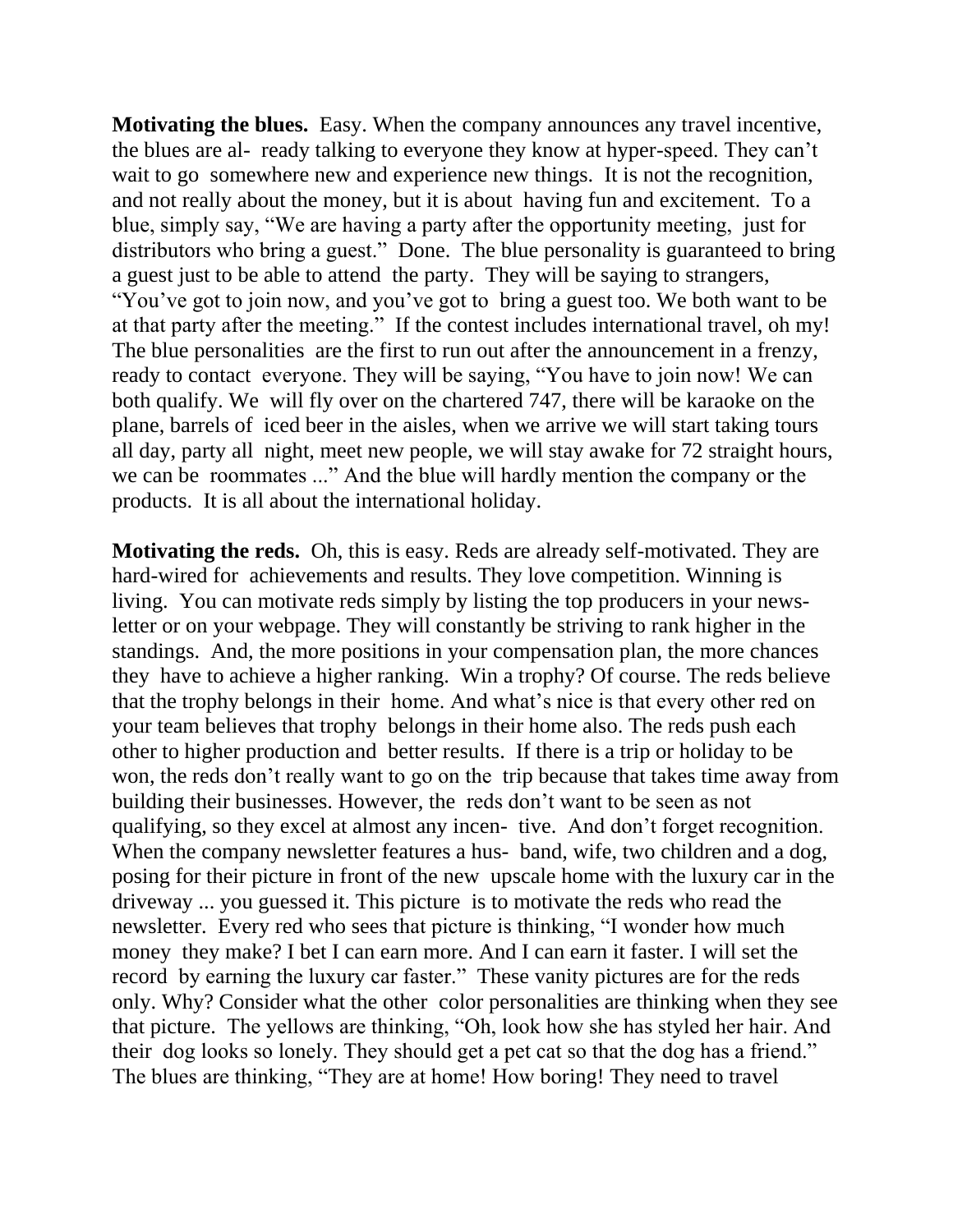and have fun." And the greens are thinking, "That luxury car burns so much fuel. My mini- van gets better economy on long trips, plus it has much more storage space." The reds don't like this. Do you know a red personality? Would you like to get the red personality in your life to do almost anything you want? It is easy. Just follow this simple formula given to me by Jerry "D'Rhino" Clark. Step One: Give the red a compliment. Of course the red realizes he deserves the compliment. Step Two: Give the red another compliment. Now the red realizes you see his greatness. Step Three: Give the red a challenge. Tell the red there is something you don't think he can do. Done. The red can't resist the challenge. The red personality knows you are doing this to him, but he has no defense. His inner red personality won't allow him to fail at the challenge. Want an example? "You are the best presenter on my team." (Compliment.) "And you know more people in the metro area than anyone I know." (An- other compliment.) "But Alice sponsored five new distributors last week, and I don't think you could ever beat her record." (Challenge.)" You can watch the red personality grit his teeth, the blood running to his face, as he thinks, "Alice is going down. I am going to bury Alice. I will sponsor six, seven or even ten people to have that record." How about another example? "You are the hardest worker on my team." (Compliment.) "And nobody is as disciplined as you." (Another compliment.) "However, Alice passed out over 300 catalogs last week while prospecting to get new customers, and I don't think you could ever pass out that many." (Challenge.) Done. Next week your red personality will have more than 300 catalogs passed out by mid-week! Yes, red personalities know you are doing this to them. There is absolutely nothing they can do about it, and they simply must respond to the challenge. This is what green personalities do for fun. They challenge reds all day long just to watch them respond. :)

**Motivating the greens.** You are probably scratching your head and thinking, "Gee, how would you motivate a green? I can't think of anything that would work." And you are right. You can't motivate the greens. They motivate themselves to take action only after they have accumulated all the information, assimilated all the information, rewritten all the information ... and only then, maybe, take their first baby step towards an action. Okay, obviously more exaggeration, but it does make it easy to remember. Don't invest a lot of time trying to get greens motivated. Invest that time with motivating the other color personalities. The green personalities are self- motivated, and only at their pace. Remember, one size doesn't fit all. Different contests or promotions will bring out the best of the different color personalities. And now we understand why some people are excited, and some are not, when a new contest is announced.